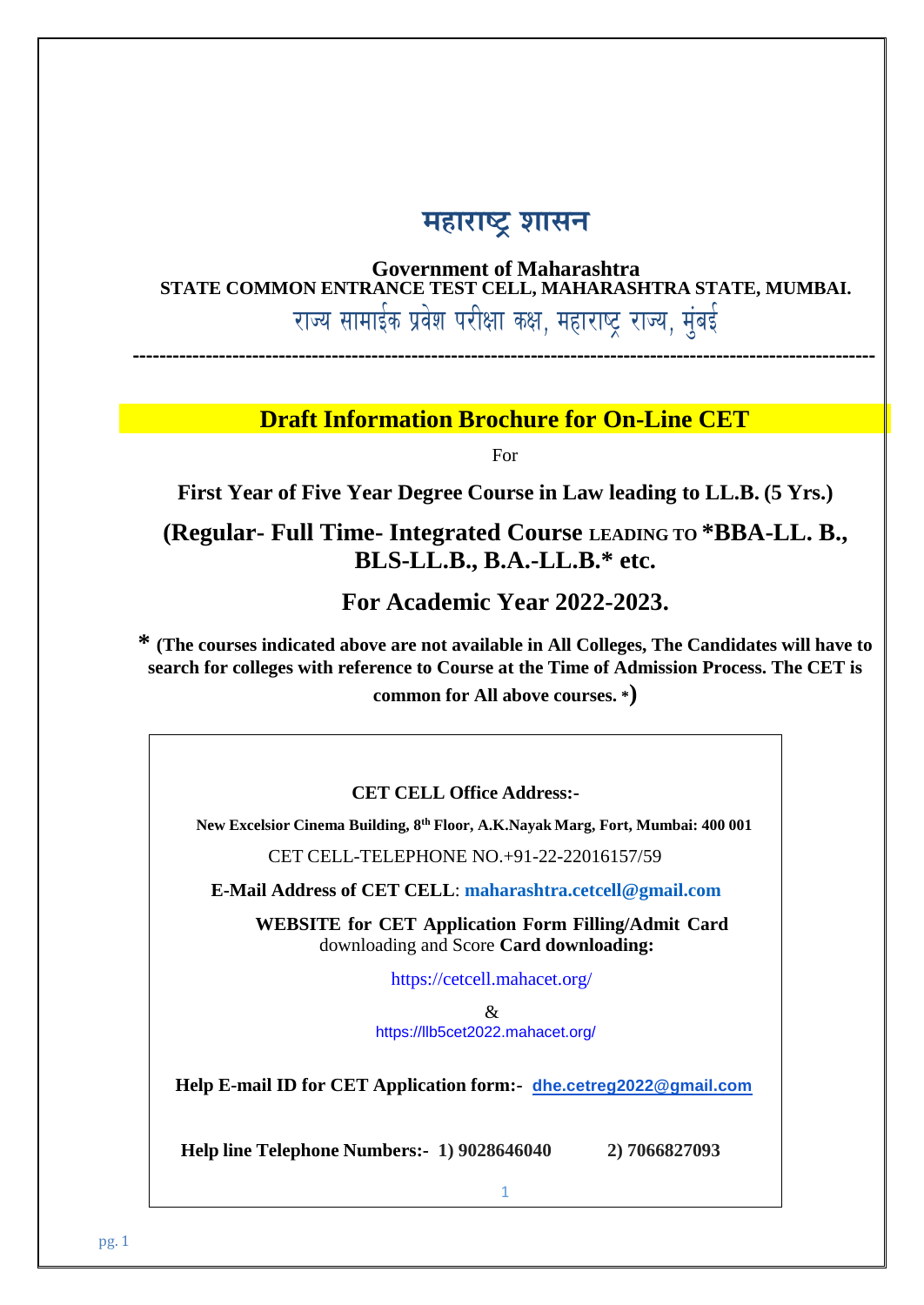## **INDEX**

| Sr. No.         | <b>ITEM</b>                                                               | Page No.          |
|-----------------|---------------------------------------------------------------------------|-------------------|
| I               | Index & Activities and Scheduled Dates for LL.B-5 Yrs. CET                | $\overline{2}$    |
|                 | Process-2022                                                              |                   |
| $\mathbf{I}$    | References                                                                | 3                 |
| 1               | Introduction                                                              | 4                 |
| $\overline{2}$  | <b>Competent Authority</b>                                                | $\overline{4}$    |
| 3               | Eligibility for Appearing to MAH-LL.B 5 Year CET-2022                     | $\overline{5-13}$ |
| $\overline{4}$  | MAH-LL.B 5 Year CET-2022 Schedule                                         | 13                |
| $\overline{5}$  | Examination Fees for MAH-LL.B.- 5 Yrs. CET-2022                           | 13                |
|                 | Procedure for On-line Application Form Filling and Registrationfor        | $14 - 18$         |
|                 | MAH-LL.B.- 5 Yrs. CET-2022                                                |                   |
| 6               | C. Payment of Examination Fees                                            | 15                |
|                 | D. Guidelines for Scanning and Uploading of Photograph and<br>Signature   | $15 - 18$         |
| 7               | Download Hall Ticket through Candidate's Log-in                           | 19                |
| 8               | <b>Identity Verification</b>                                              | 19-20             |
| 9               | <b>Candidates Reporting Late</b>                                          | 20                |
| 10              | <b>Test Centre for CET</b>                                                | 21                |
| $\overline{11}$ | Syllabus and Marking Scheme for MAH-LL.B.- 5 Yrs. CET-2022                | $21-22$           |
| $\overline{12}$ | Guidelines for Persons with Disabilities using a Scribe                   | $23 - 24$         |
| $\overline{13}$ | Action against Candidates found guilty of misconduct/use of unfair means. | $24 - 25$         |
| 14              | <b>CET Test Information</b>                                               | 25                |
| 15              | On Line Examination                                                       | $25 - 27$         |
| $\overline{16}$ | General Instructions (for Candidates)                                     | 27-28             |
| 17              | <b>Important Points to Remember</b>                                       | 29                |
| $\overline{18}$ | <b>Other Guidelines</b>                                                   | 29                |
| $\overline{19}$ | <b>Legal Jurisdiction</b>                                                 | 30                |
| 20              | <b>Post CET Process</b>                                                   | $\overline{30}$   |
| 21              | Scribe Declaration Form (Annexure I)                                      | $31 - 32$         |
| 22              | How to Fill up MAH-LL.B.-5 Yrs. CET 2022 Form                             | 33                |
| 23.             | Tips for filling in the MAH-LL.B.-5 Yrs. CET -2022 On Line Form.          | 34-35             |

#### Activities and Scheduled Dates for LL. B-5 Yrs. CET Process 2022

| Sr. No.                     | <b>ACTIVITY</b>                                               | <b>SCHEDULE</b> |                         |
|-----------------------------|---------------------------------------------------------------|-----------------|-------------------------|
|                             | On Line Registration and Confirmation of Application Form     | First Date*     | Last Date*              |
|                             | for MAH-LL.B 5 Yrs. Integrated Course CET 2022 through        |                 |                         |
|                             | Computer connected to Internet from the link on the website:  | 19/03/2022      | 07/04/2021              |
|                             | https://cetcell.mahacet.org/                                  |                 |                         |
|                             | https://llb5cet2022.mahacet.org/                              |                 |                         |
|                             |                                                               |                 |                         |
| $\mathcal{D}_{\mathcal{L}}$ | Issue of Hall Ticket through login of successfully Registered |                 |                         |
|                             | Candidates from the link on the website:                      |                 | 30/04/2022              |
|                             | https://cetcell.mahacet.org/                                  |                 |                         |
|                             |                                                               |                 |                         |
| 3                           | Date of On-Line MAH-LLB 5 YEAR CET 2022 at the                |                 | 17/05/2022 & 18/05/2022 |
|                             | centers and venues displayed on the Candidates' Hall          |                 |                         |
|                             | Ticket                                                        |                 |                         |
| 4                           | Declaration of the MAH-LL. B 5 YEAR CET 2022 result           |                 | To be declared later on |
|                             | website:<br>displayed on<br>link<br>the<br>from<br>the        |                 |                         |
|                             | https://cetcell.mahacet.org/                                  |                 |                         |
|                             |                                                               |                 |                         |

#### **Important Notes:**

**1) \*The schedule displayed above is Provisional and Competent Authority may change the same under UnavoidableCircumstances.**

**2) The revised schedule, if any, will be notified on** <https://cetcell.mahacet.org/> & <https://llb5cet2022.mahacet.org/> **only which is the authentic/& official site for CET 2022 Process.**

 $3)$  Candidates are advised to download the CET Information Brochure and read it carefully before filling in the On Line Application.  $\,$ 4)The candidate filling in the on line application form is considered as deemed to have read the Information Brochure and have accepted the terms, conditions and the Eligibility criteria and provisionsin Government Notifications, instructions and the rulesgoverning the CET process mentioned there in.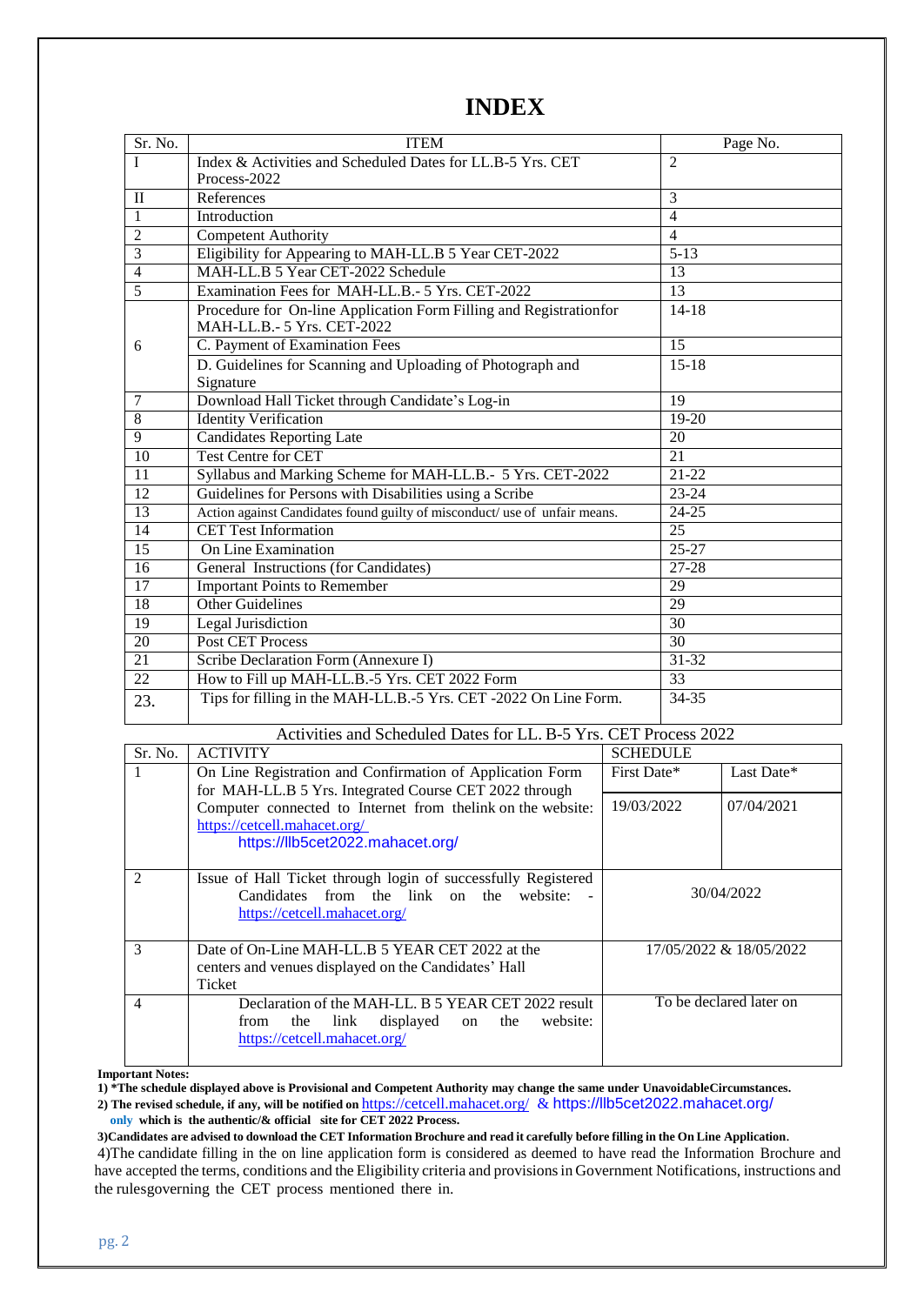## **Select References**

Read Carefully: -

- **(1) Government of Maharashtra Gazette, Extraordinary, Part-8, No. 52, Dated 12thMay 2015. {CET Act}**
- **(2) Government of Maharashtra Gazette, Extraordinary, Part-IV, No.48, Monday,17th August 2015. {CET Act}**
- **(3) Government of Maharashtra Higher & Technical Education Department, G.R.No. CET-2015/C.R. 379/ Mashi-2, Dated 4th December 2015. {Competent Authority}**
- **(4) Government of Maharashtra Higher & Technical Education Department, G.R. No. CET 2016/C.R. 84/CE-2 dated 7 th April 2016. {Competent Authority}**
- **(5) Government of Maharashtra Gazette, Extraordinary, Part-IV-B, Extraordinary No. 175, Dated 04th June 2019. {Eligibility Criteria}**
- **(6) Government of Maharashtra Higher & Technical Education Department, G.R. No. CET-2017/C.R. 124/ Mashi-2, Dated 12th May 2017 {Seat Distribution & Eligibility Criteria}**
- **(7) Government of Maharashtra Higher & Technical Education Department, G.R.No. Law-2016/C.R. 241/ Mashi-2, Dated 17th May 2017. {Intake Capacity of theCourse: -60}**
- **(8) Government of Maharashtra Gazette, Extraordinary, Part-IV-B, ExtraordinaryNo. 113, Dated 05th May 2017. {Admission Rules}**
- **(9) Government of Maharashtra Gazette, Extraordinary, Part-IV-B, ExtraordinaryNo. 182, Dated 14th June 2019. {Amendments made in the Admission Rules of 2017}**
- **(10) Government of Maharashtra Gazette, Extraordinary, Part-IV-B, Extraordinary No. 235, Dated 08th October 2020. {New Eligibility Criteria}**

#### **Important Note:-**

**(All references cited above will be uploaded on Centralized Admission Process (CAP) web- Site WILL BE Intimated Later on. Candidates and Institutes are requested to refer to and read them care fully since the Information Brochure of CET and CAP is based on these Notifications and Government Resolutions.)**

**-----------------------------------------------------------------------------------------------------------------------**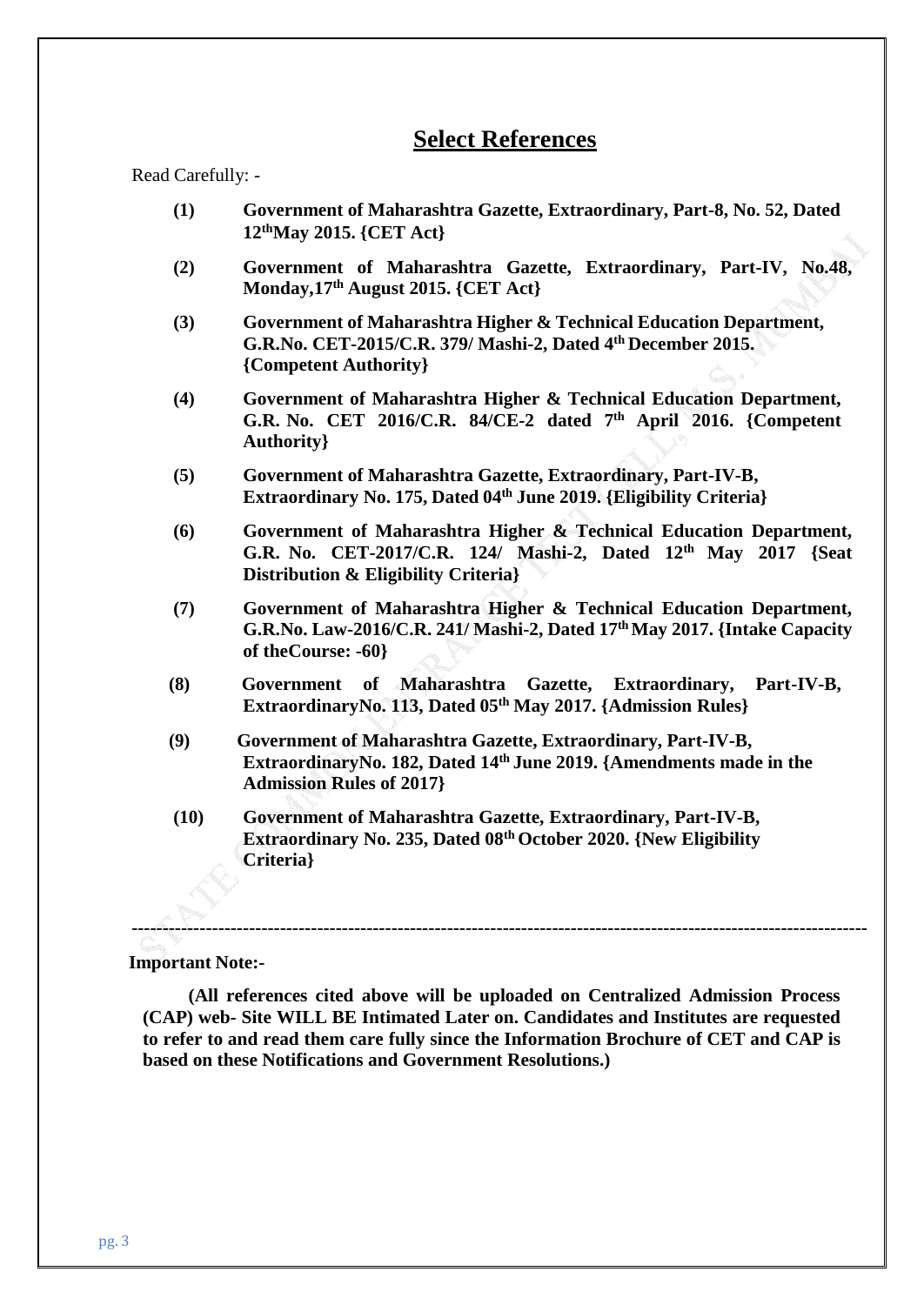## **महाराष्ट्र शासन**

# **Government of Maharashtra STATE COMMON ENTRANCE TEST CELL, MAHARASHTRA STATE, MUMBAI.** राज्य सामाईक प्रवेश परीक्षा कक्ष, महाराष्ट्र राज्य, मुंबई

**----------------------------------------------------------------------------------------------------------------**

#### **1. Introduction**:

Government of Maharashtra has established a State Common Entrance Test Cell (CET CELL) under Admission Regulatory Authority (ARA) as per the provision in Section 10 of Maharashtra Unaided Private Professional Educational Institutions (Regulation of Admissions and Fees) Act, 2015, (Herein after called the Act).

According to G.R. No. CET-2015/C.No.379/MSHI-2, Dated 4<sup>th</sup> December, 2015 and G.R. No. CET-2016/F.No.84/MSHI-2, Dated 7th April, 2016 the Competent Authority shall conduct the **MAH-LL.B.- 5 Yrs. Course CET- 2022** for the admission to the First Year of the Five Year Full Time Professional Integrated Under -Graduate Degree Course in Law, **for the Academic Year 2021-2022.**

The admissions to the following institutes in the State of Maharashtra will be done by the Competent Authority, provided they are approved and recognized by Government of Maharashtra and are Affiliated to any of the Non-agricultural University in the State of Maharashtra:

- 1. The Government College offering LL.B. 5 Yrs. Integrated Course,
- 2. All Government Aided Colleges (including Aided Minority Institutions) offering LL.B. 5Yrs. Integrated Course,
- 3. All University Departments offering LL.B. 5 Yrs. Integrated Course,
- 4. All University Managed Institutes offering LL.B. 5 Yrs. Integrated Course,
- 5. All Un-aided colleges (including Minority Institutions) offering LL.B. 5 Yrs. IntegratedCourse, covered as per the Act.

#### **2. Competent Authority**:

**Commissioner, State Common Entrance Test Cell (CET CELL)** is the **Competent Authority** to conduct the MAH-LL. B 5 YEAR CET- 2022 as per the Provisions of 2(e) and Section 10(2) of the Act dated **12th May 2015.**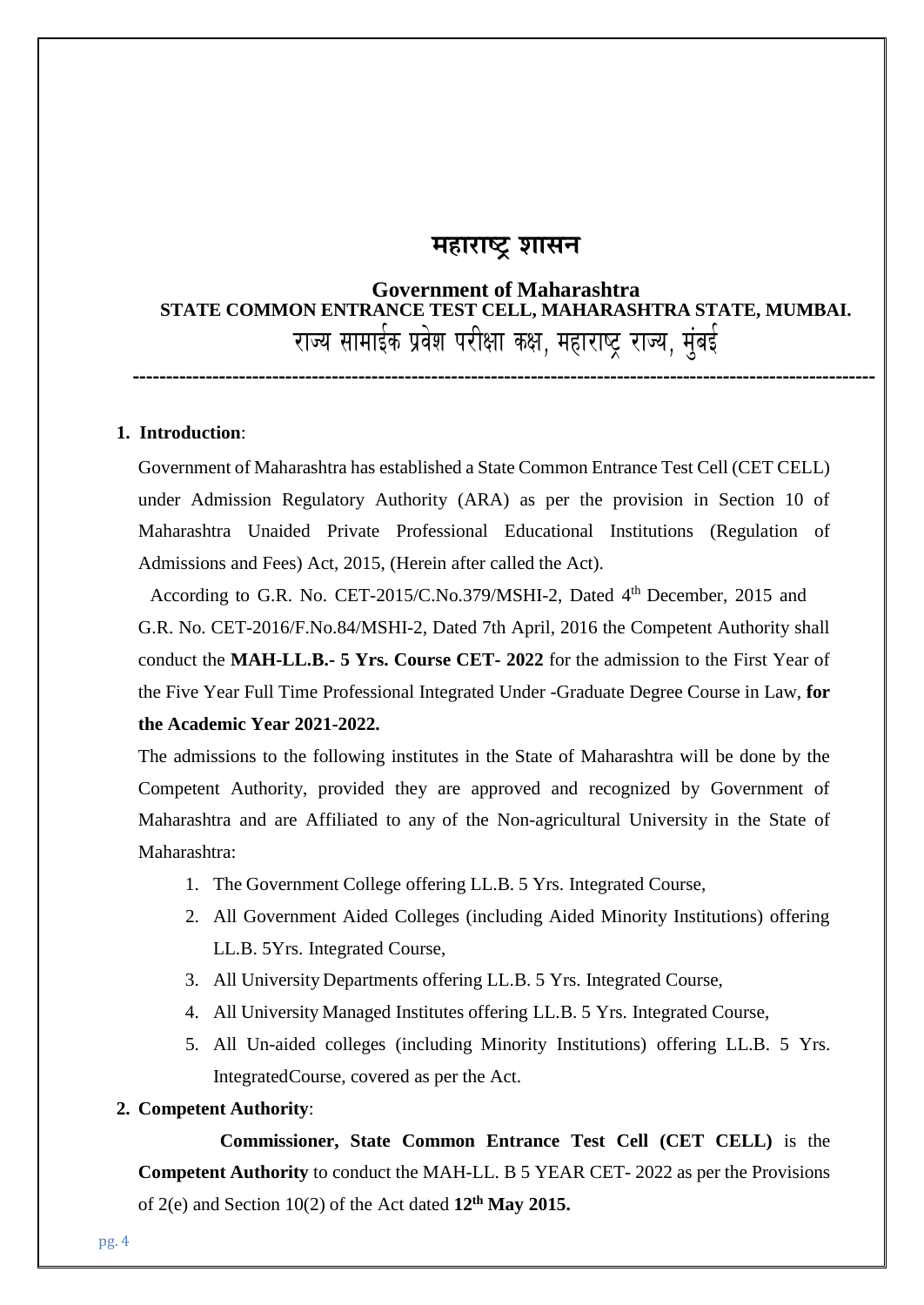**3. Eligibility for Appearing to MAH-LL. B 5 Yrs. Integrated Course CET- 2022: -**

**The candidate should be an Indian Citizen along with following educational qualifications:**

#### **3.1 Educational Qualifications:**

(a) An applicant who have successfully completed Senior Secondary School course  $(+2)$ or equivalent course from the Institute in Maharashtra State (such as 11+1, A level in Senior secondary School Leaving Certificate course) from a recognized Board in India or Outside or from Secondary Board or equivalent, constituted or recognized by the Union or by a State Government or from any equivalent institution from a Foreign Country recognized by the Government of that Country for the purpose of issue of qualifying certificate on successful completion of the course Examination and having its Institution in the State of Maharashtra, with minimum of 45% marks in Aggregate for OPEN, EWS (Economically Weaker Section) & Outside Maharashtra State candidates (OMS) i.e. All India Candidature Candidates, (candidates belonging to SC & ST Category candidates belonging to Maharashtra State with minimum 40% marks in Aggregate and VJNT, SBC and OBC Category Candidates belonging to Maharashtra State with minimum 42% marks in Aggregate).

(b) The applicants who have obtained +2 Higher Secondary Pass certificate or First Degree Certificate after processing studies in Distance or Correspondence method is eligible for the course :

Provided that, the applicants who have obtained 10+2 through Open University system directly **without having any Basic Qualification** are not eligible.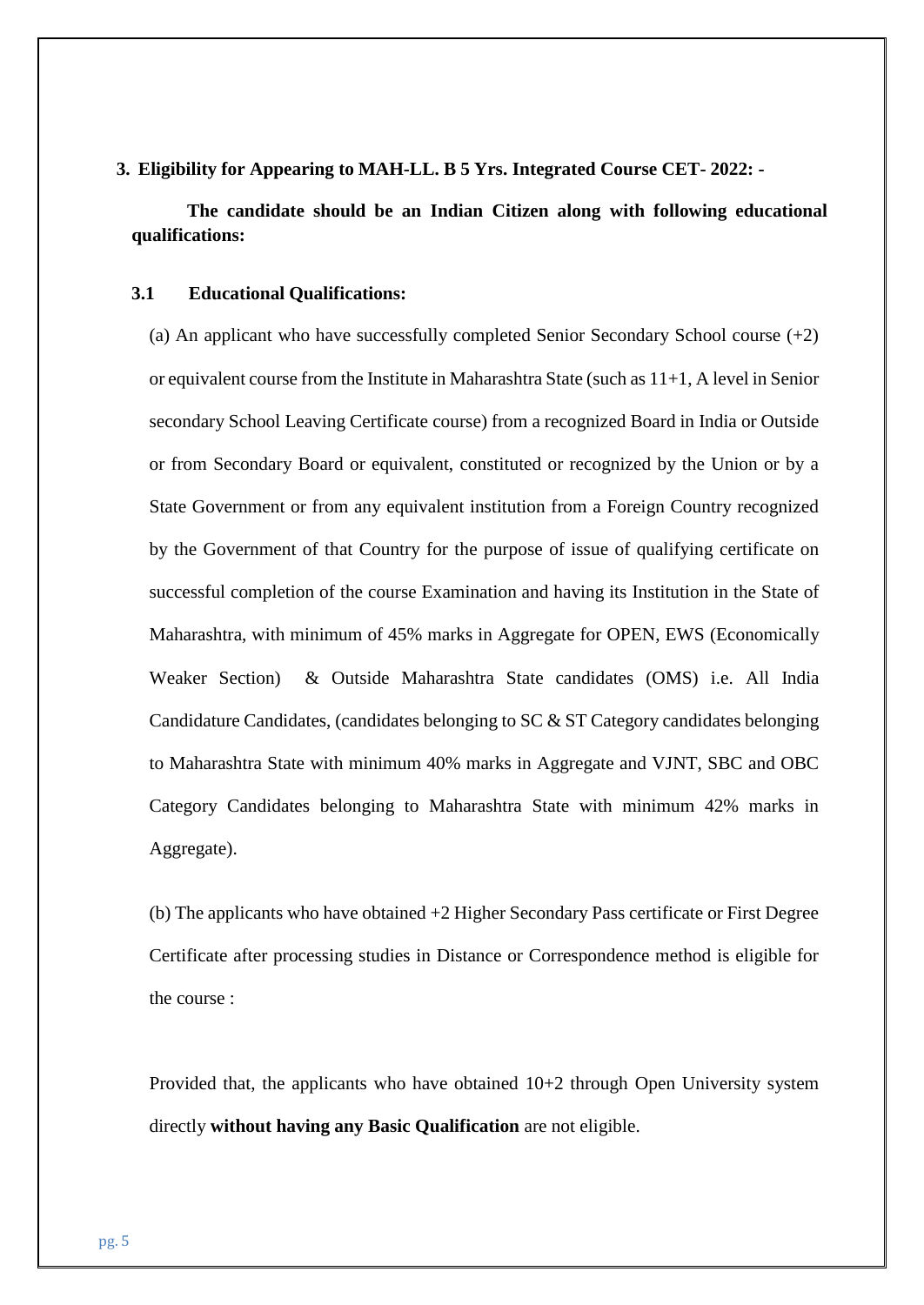(c) The qualifications of 10th (SSC), 12th (HSC)  $(+2)$  may be obtained through any mode (distance / correspondence / open schooling method).

(d)The Applicant/s must obtain basic qualification for admission to Five Year degree course for which the Basic Qualification shall be 10th(SSC) which shall be required to be followed by  $+2(HSC)$ .

Further provided that, the candidates who are appearing/appeared for the qualifying examination (regular examination of that Academic Year) are also eligible to apply for the Entrance Examination. Such candidate will be eligible for admission only if they produce the provisional/Degree/ certificate of the qualifying examination and the mark lists of all parts/attempts the of qualifying examination at the time of admission.

Reference: -

## **1. Government of Maharashtra Gazette, Extraordinary, Part-IV-B, Extraordinary No. 235, Dated 08th October 2020. {Eligibility Criteria}**

Explanation: -

Those candidates who have passed  $10^{th}$  &  $12^{th}$  Standard Examinations in Regular Mode/ Distance Mode/ Open Schooling/Open Mode/ by filling Form No.17/ completed SSC/HSC from The National Institute of Open Schooling(NIOS) formerly known as National Open School (NOS) are eligible for LL. B-5 CET -2022 Examination, provided their education pattern should be  $(10+2)$  i.e.  $10^{th} +12^{th}$  Passed. There should be a gap of not less than Two Years between  $10<sup>th</sup>$  Std. (SSC) and  $12<sup>th</sup>$  Std. (HSC) (i.e. a Candidate who has qualified SSC Examination in March 2013 should havequalified HSC Examination Not Before March 2015.) Candidates who have completed their X andXII Certificate course from Open/ Distance mode without completing the  $1<sup>st</sup>$  to  $9<sup>th</sup>$  standard of Schooling are not Eligible for Admission to LL. B-5 Yrs. Admission.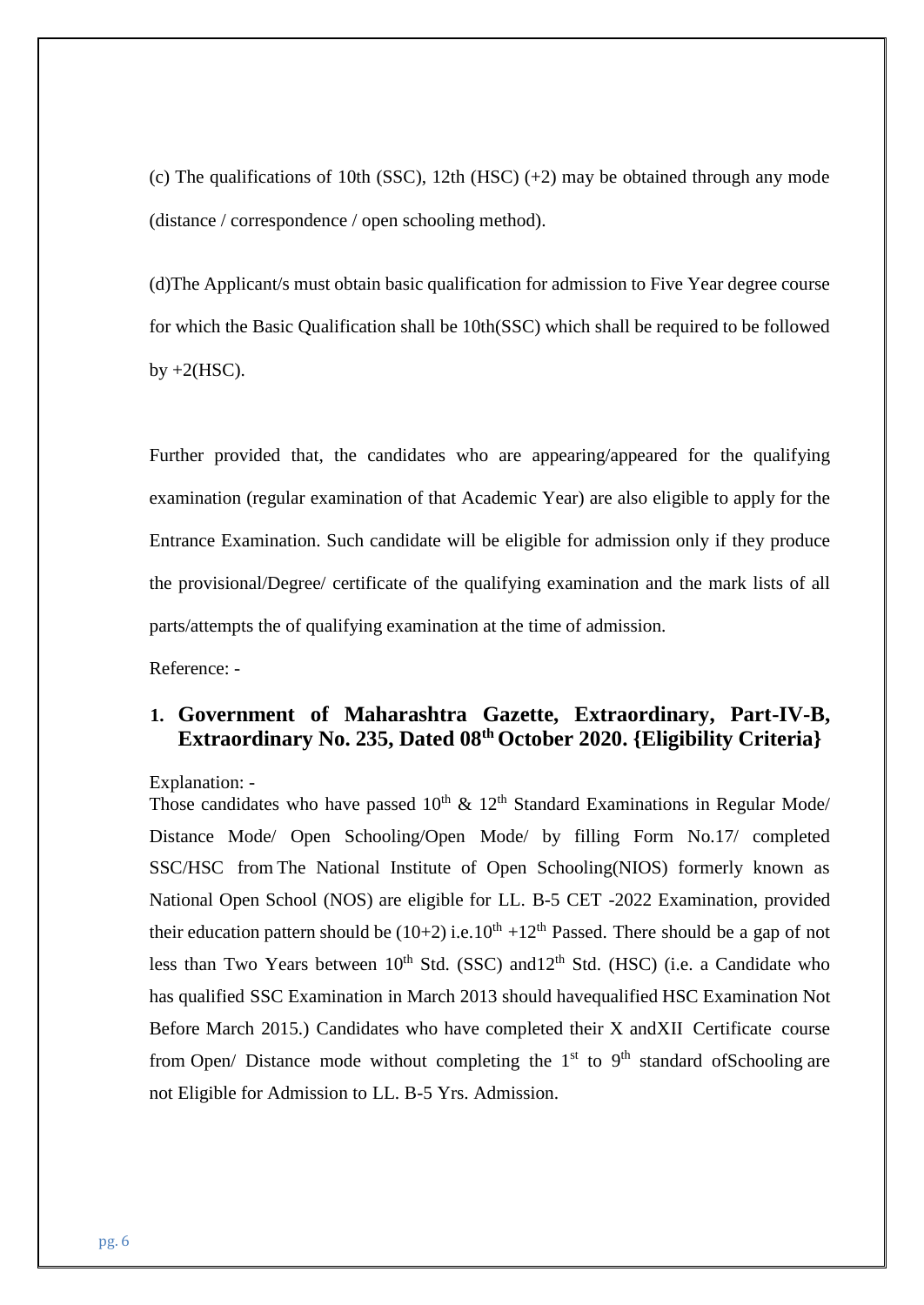(A) The qualifications of  $10^{th}$ ,  $12^{th}$  (+2) may be obtained through any mode (distance/ Correspondence/ Open Schooling method). Such candidates are eligible for LL. B-5 CET-2022 Examination if theyfulfil the condition stated in 3.1(a) above.

(B) The Applicant must obtain basic qualification for admission to Five Year degree course for which the Basic Qualification shall be  $10^{th}$  (SSC) which shall be required to be followed by  $+2$ (HSC) qualification with the Condition fulfilled mention in A) above.

(C) Candidate who have passed HSC( $12<sup>th</sup>$ ) Examination Prior to SSC ( $10<sup>th</sup>$ ) Examination, then such candidates who are possessing the Non Sequential Educational Qualification will **not be eligible** forLL. B-5 CET 2022 Examination.

(D) Any candidate filling in the wrong information not matching with the above conditions and confirming the CET Application form and found during the verification of the admission process willbe penalized for submitting/ providing willfully wrong information.

#### **Important Notes:**

€

- 1. **Aggregate\* Marks** mean the Grand Total of Marks obtained by the Candidate at the Certificate/Diploma on which the Class/Grade Certificate/Degree is awarded by the Board/ University. If the Certificate is awarded on the basis of the Best of Five marks, the candidate can fill in those marks.
- **2.** In case the Candidates are awarded Grades/GP/CGPA (especially CBSC Board, ICSE and IGCSE & IB board candidates where instead of marks grades are awarded,) at SSC, HSC, Diploma Examination, the Conversion of Grades, GP, CGPA to percentage of marks would be based on the formula/procedure certified by the Board, University/ Institution from where the candidate has obtained the Certificate/Diploma. **The candidate will have to bring the necessary proof to that effect from the University/Board/ Institution. The Eligibility shallbe decided based on the basis of the Equivalent marks. The Candidates will be requiredto upload the conversion formula and conversion of marks statement either certified bythe Board/ School/ college or self-certified by the candidate during the CAP- AdmissionProcess. If the Candidates fails to upload the same, may be rejected in the process of admission. Candidates should fill in correct information which would be tallied with theCAP Application form information.**
- **3.** The percentage of marks shall be calculated by rounding off to two places after decimal. **This round off will be applicable to the Percentage above the Minimum Percentage of Marks required for qualifying examination mentioned in 3.1 (1) above i.e. 44.50% on wards till44.99% cannot be round of to 45% in case of Open, EWS and OMS Candidates and 41.50% onwards till 41.99% cannot be round off to 42% in case of OBC, SBC, DTVJ, NT-1, NT-2 , NT-3 candidates and 39.50% on wards till39.99% cannot be rounded off to 40% in case of SC and ST candidates belonging to Maharashtra State candidates. Hon. High Court of Judicature AT Bombay**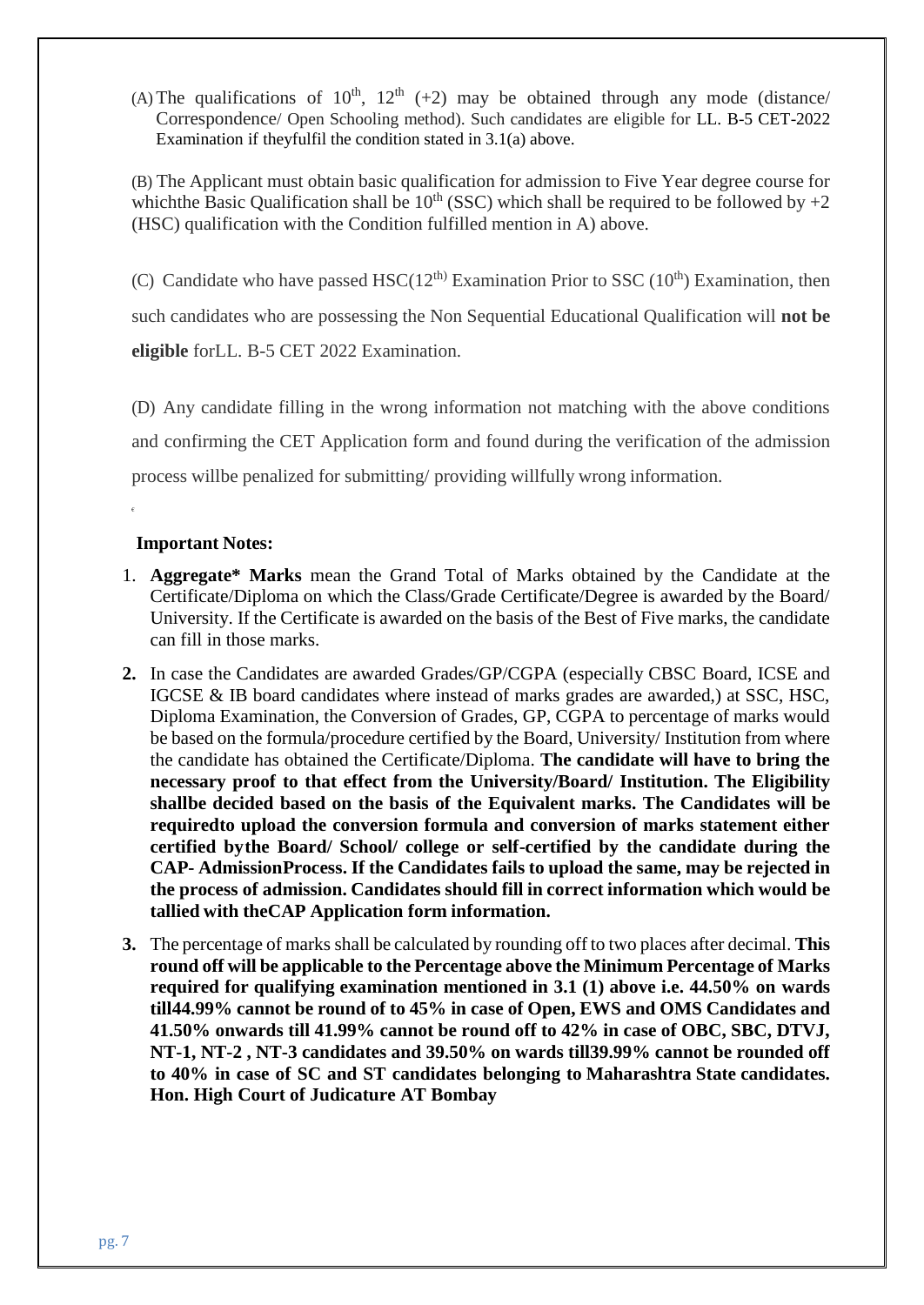**has confirmed this stand in the combined judgement in WP No. 2719 of 2019 and 2720 of 2019 uploaded on their web site on 16/11/2019.**

- **4. Important Note for NRI/OCI/PIO/FNS/CIWGC**: **The Candidates belongings to the type[Non Resident Indian, Person of Indian Origin, Overseas Citizen of India and Foreign National Students, Children of Indian Workers in the Gulf Countries] with Academic Eligibility mentioned in 3.1 (1) above are not required to appear for CET-2020 Examination. They must directly**
- **5. Apply only for Centralized Admission Process (CAP).**
- **3.2** The candidate should along with the Eligibility Criteria, must fulfil the following criteria of Candidature Types: -

## **Candidature Types: -**

#### **(1) Eligibility Criteria for Maharashtra State Candidature Candidates: -**

#### **For Five Year Integrated Degree Course (LL. B-5 Yrs.): -**

**(A)** The Candidates passing SSC and HSC Examination from a recognized institution in Maharashtra State or the candidates passing equivalent examination (such as  $11+1$ , A level in Senior Secondary School Leaving Certificate Course) from a recognized Board/University of India or outside or from Secondary Board or equivalent, constituted or recognized by the

Union or by a State Government, which is in Maharashtra; **and**

## **(a) Maharashtra State Candidature Type-A**: -

A candidate who is Domicile of Maharashtra (Candidate should have Domicile Certificate from theState of Maharashtra) **or** born in Maharashtra (Candidate should have a Birth Certificate mentioning the Place of Birth which is in Maharashtra).

#### **Explanation: -**

- 1. If candidate has completed his/her SSCand HSC or Equivalent Qualifying Examination from the State of Maharashtra, but are not born in Maharashtra or Candidate does not Possess the Domicile Certificate from the State of Maharashtra, then such candidates are not eligible for Maharashtra State Candidature Type-A. They should fill the CET Application form as a Out Side Maharashtra State Candidature Type Candidates i.e. All India Candidature Type.
- 2. If candidate has completed his/her SSC & HSC or Equivalent Qualifying Examination from the State of Maharashtra, and are not born in Maharashtra but Candidate has a Domicile Certificate from the State of Maharashtra then such candidates are eligible for Maharashtra State Candidature Type-A. They should fill the CET Application form as Maharashtra State Candidature Type-A.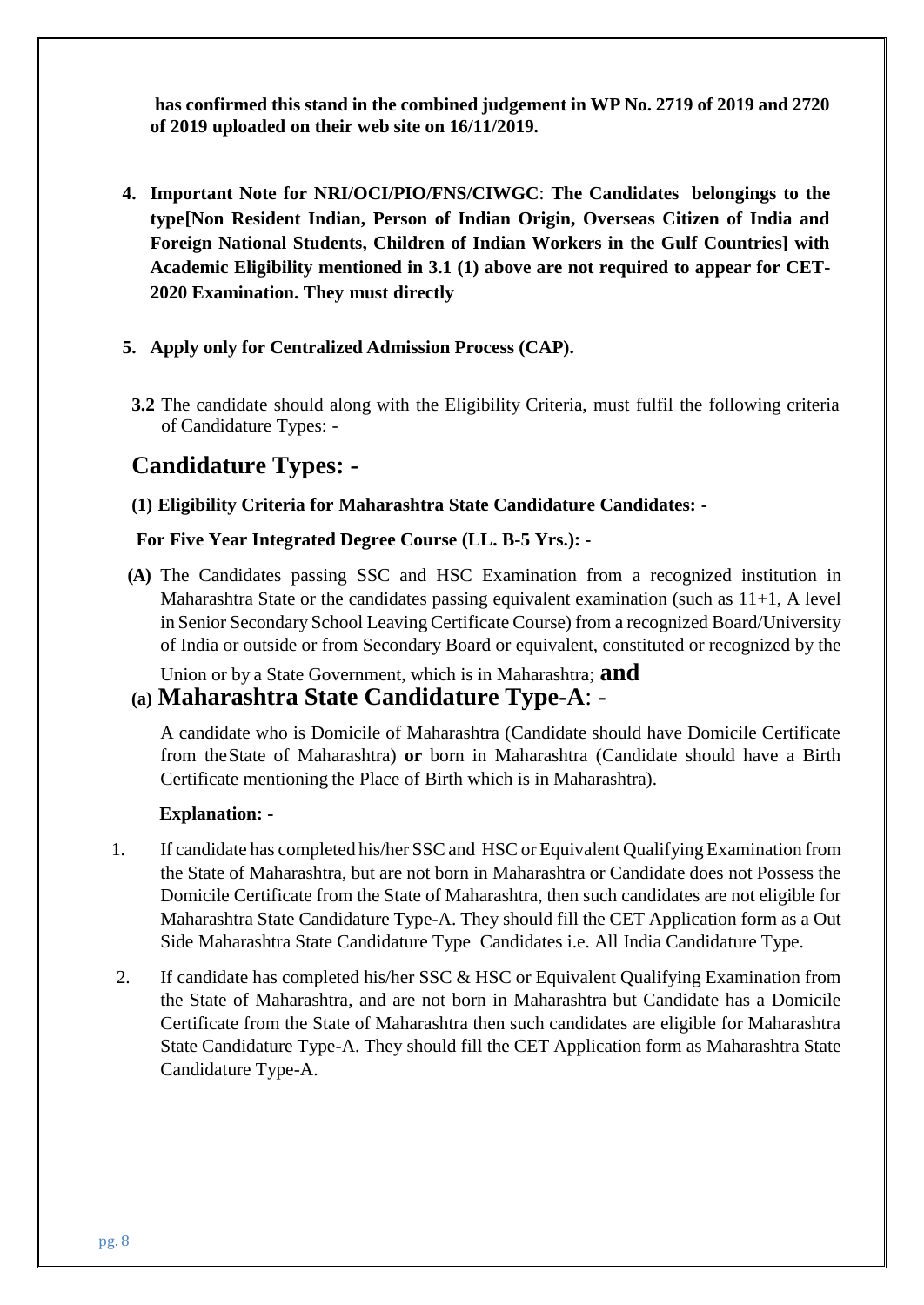- 3. Candidates who are born in Maharashtra or Candidate having the Domicile Certificate from the State of Maharashtra but have not completed his/her SSC & HSC or Equivalent Qualifying Examination from the State of Maharashtra, then such candidates are **not** eligible for Maharashtra State Candidature Type-A. They should fill the CET Application form as an Out Side Maharashtra State Candidature (OMS) Type Candidates i.e. All India Candidature Type.
- **b. Maharashtra State Candidature Type-B**: the Father or Mother of the Candidate is domiciledin the State of Maharashtra (Either father or Mother of the candidate should have a domicile certificatefrom the state of Maharashtra if candidate is not born in Maharashtra/ Candidate does not possess domicile certificate from the state of Maharashtra).

#### **Explanation: -**

- 1. If candidate has not completed his/her SSC  $&HSC$  or Equivalent Qualifying Examination from the State of Maharashtra, then such Candidates are not eligible for Maharashtra State Candidature Type-B though candidates father or Mother Possessthe Domicile Certificatefrom the State of Maharashtra. They should fill the CET Application form as an Out Side Maharashtra State Candidature Type Candidates i.e. All India Candidature Type.
- 2. If candidate has completed SSC & HSC from the State of Maharashtra & candidate doesnot possess domicile certificate from the state of Maharashtra or Birth Certificate from the State of Maharashtra but Candidate's Father or Mother Possess Domicile Certificate from the state of Maharashtra, then such candidates are eligible for Maharashtra State Candidature Type-B. Such candidate should fill the CET application form as a Maharashtra State Candidature Type.
- **c. Maharashtra State Candidature Type-C: -** the Father or Mother of the Candidate is an employee of the Government of India or Government of India Undertaking who is posted and reported to duty in the Maharashtra State before the last date for submitting the Application Formfor CAP, provided candidate should have completed his/her SSC  $\&$  HSC from the State of Maharashtra.

#### **Explanation**: -

- 1. If candidate has not completed his/her SSC & HSC or Equivalent Qualifying Examination from the state of Maharashtra, then such candidates are not eligible for Maharashtra State Candidature Type-C. They should fill the CET Application form as an Out Side Maharashtra State Candidature Type Candidates i.e. All India Candidature Type.
- 2. If candidate has completed his/her SSC & HSC or Equivalent Qualifying Examination from the State of Maharashtra, & Candidate's Father or Mother is an employee of the Govt. of India OR Government of India Undertaking who is posted and reported to duty in the Maharashtra State before the last date for submitting the Application Form for CAP, then such Candidates are eligible for Maharashtra State Candidature Type-C. They should fill the CET Application form as a Maharashtra State Candidature Type.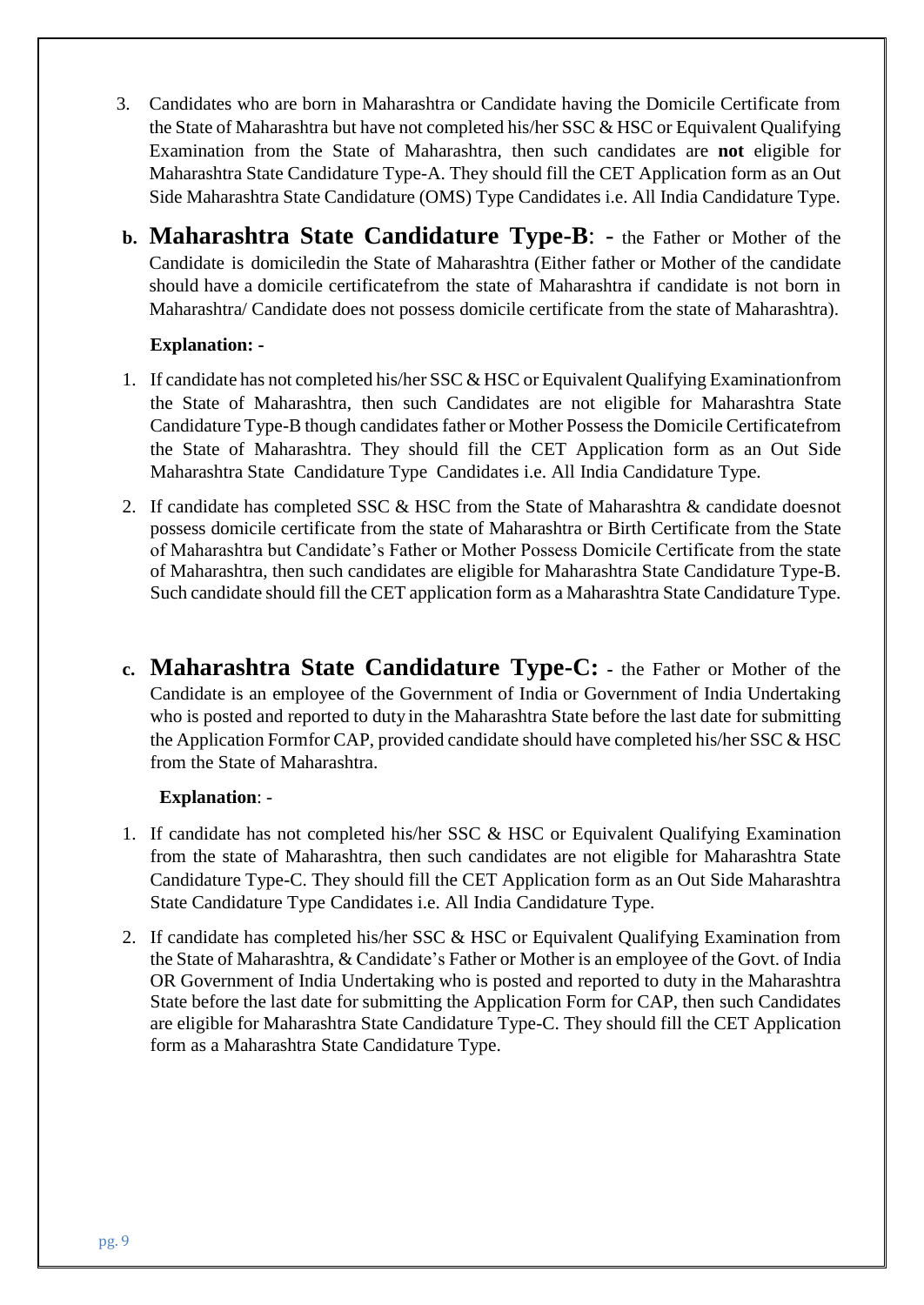**d. Maharashtra State Candidature Type-D**: - the Father or Mother of the Candidate is an employee of the Government of Maharashtra or Government of Maharashtra Undertaking **(Provided Candidate should have completed his/her SSC & HSC or Equivalent qualifying examination from the State of Maharashtra).**

#### **Explanation:**

- **1. If the Candidate has not completed his/her SSC & HSC or Equivalent qualifying examinationfrom the State of Maharashtra, then such candidates are not eligible for Maharashtra State Candidature Type-D. They should fill the CET Application form as an Out Side Maharashtra State Candidature Type Candidatesi.e. All India Candidature Type.**
- 2. If candidate has completed his/her SSC & HSC or Equivalent Qualifying Examination from the State of Maharashtra, & Father or Mother of the Candidate is an employee of the Government of Maharashtra or Government of Maharashtra Undertaking, then such candidates are eligible for Maharashtra State Candidature Type-D. They should fill the CET Application form as a Maharashtra State Candidature Type.
- **e. Maharashtra State Candidature Type-E: -** The candidates passing SSC and or HSC Examination or Equivalent Examination from a recognized institution from a disputed Maharashtra-Karnataka Border Area and whose Mother tongue is Marathi.

#### **Explanation**: -

- 1. The candidates who have not completed SSC and HSC Examination or Equivalent Qualifying Examination from a recognized institution from a disputed Maharashtra- Karnataka Border Area and whose Mother tongue is not Marathi, such candidates come under Out Side Maharashtra State Candidature Type. They should fill the CET Application form as an Out Side Maharashtra State Candidature Type. i.e. All India Candidature Type.
- **(2) All India Candidature (Out Side Maharashtra State Candidature Type): -** The Candidates having Indian Nationality are eligible under this Category (Candidate should have Domicile Certificate from the State where candidate belongs or Candidate should have a Birth certificate issuedby the respective State Government). OMS [Out Side Maharashtra State] candidates i.e. All India Candidature candidates should fill their CET application form in Open Category.

#### **Explanation: -**

- A) Candidates who have completed their SSC and HSC or Equivalent qualifying examination from Out Side Maharashtra State & born Out Side Maharashtra & having a birth certificate issued by the respective State Government or they possess Domicile certificate from the respective State are come under All India Candidature candidate i.e. Out Side Maharashtra State Candidature Type.
- B) Candidates who have completed their SSC and HSC or Equivalent qualifying examination from Out Side Maharashtra State but Born in Maharashtra & having a birth certificate issued by the Govt of Maharashtra or they possess domicile certificate from the Govt of Maharashtra State are come under All India Candidature candidate i.e. Out Side Maharashtra State Candidature Type.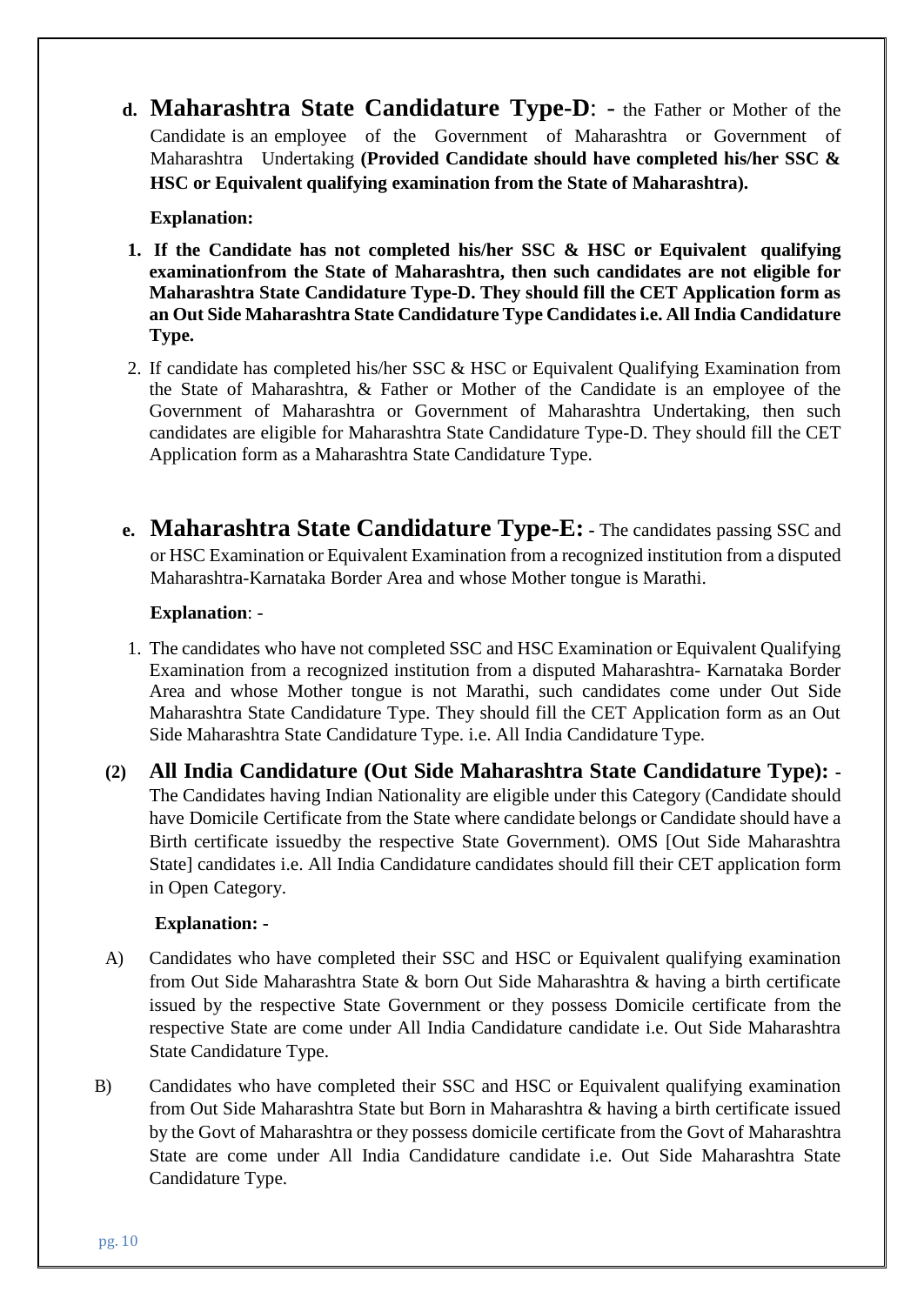- C) Candidates who have completed their SSC and HSC or Equivalent qualifying examination from the State of Maharashtra but they are not Born in Maharashtra & does not possess a birth certificate issued by the Govt of Maharashtra or they do not possess Domicile Certificate from the Govt of Maharashtra State are come under All India Candidature candidate i.e. Out Side Maharashtra State Candidature Type.
- **(3) Minority Candidature:-** The Maharashtra domiciled Candidate belonging to a particular Linguistic or Religious Minority Community from within the State of Maharashtra and as notified bythe Government are eligible under this Category (Those candidates who are claiming Minority Candidature, such **Candidate should have completed their SSC & HSC or Equivalent qualifyingexaminations from the state of Maharashtra & should have Domicile Certificate from the Stateof Maharashtra, otherwise they cannot claim for Minority Candidature)**.

Out Side Maharashtra State candidates are not eligible for this minority candidature. Outside Maharashtra State candidates i.e. OMS (All India candidature Candidates) should fill the CET Application form in Open Category.

**(4) NRI Candidature: -** The Candidate who fulfils the conditions as defined in clause (n) of section2 of the Act are eligible under this Category.

**{NRI candidates are exempted from CET. They need not apply for CET Examination. They can directly register for CAP after the completion of CET Examination & after the declarationof CET Result.}**

**(5) Foreign Student or OCI or PIO Candidature: -** The Foreign Student Candidates, as defined in clause (i) of section 2 of the Act, the Overseas Citizen of India (OCI) Candidate, as defined underclause (n) of rule 2 and Persons of Indian Origin (PIO) as defined in clause (o) of section 2 of the Actare eligible under this Category.

**{Foreign student or OCI or PIO candidature candidates are exempted from CET. They need not apply for CET Examination. They can directly register for CAP after the completion of CET Examination & after the declaration of CET Result.}**

- **(6) Jammu and Kashmir Migrant Candidature: -**
- (a) The children of citizens, who are displaced from Jammu and Kashmir to any part of India or fromunsafe border area of Jammu and Kashmir to a relatively safer place in Jammu and Kashmir from 1990 onwards due to terrorist activities; or
- (b) The children of officers belonging to Indian Administrative Services (IAS) or Indian Police Services (IPS) or Indian Foreign Services (IFS) and children of staff belonging to military and paramilitary forces transferred to Jammu and Kashmir to combat terrorist activities and joined the post on or before the last date for submission of application for admission; or

(c) The children of staff and officers of Jammu and Kashmir police engaged in combating terrorism; are eligible under this category.

**3.3 Validity Certificate & Non Creamy Layer Certificate**: - The Candidate belonging to SC/ST,DT/VJ, NT (A), NT (B), NT(C), NT(D), OBC and SBC categories of Maharashtra State should produce "Caste Validity Certificate", (along with valid Caste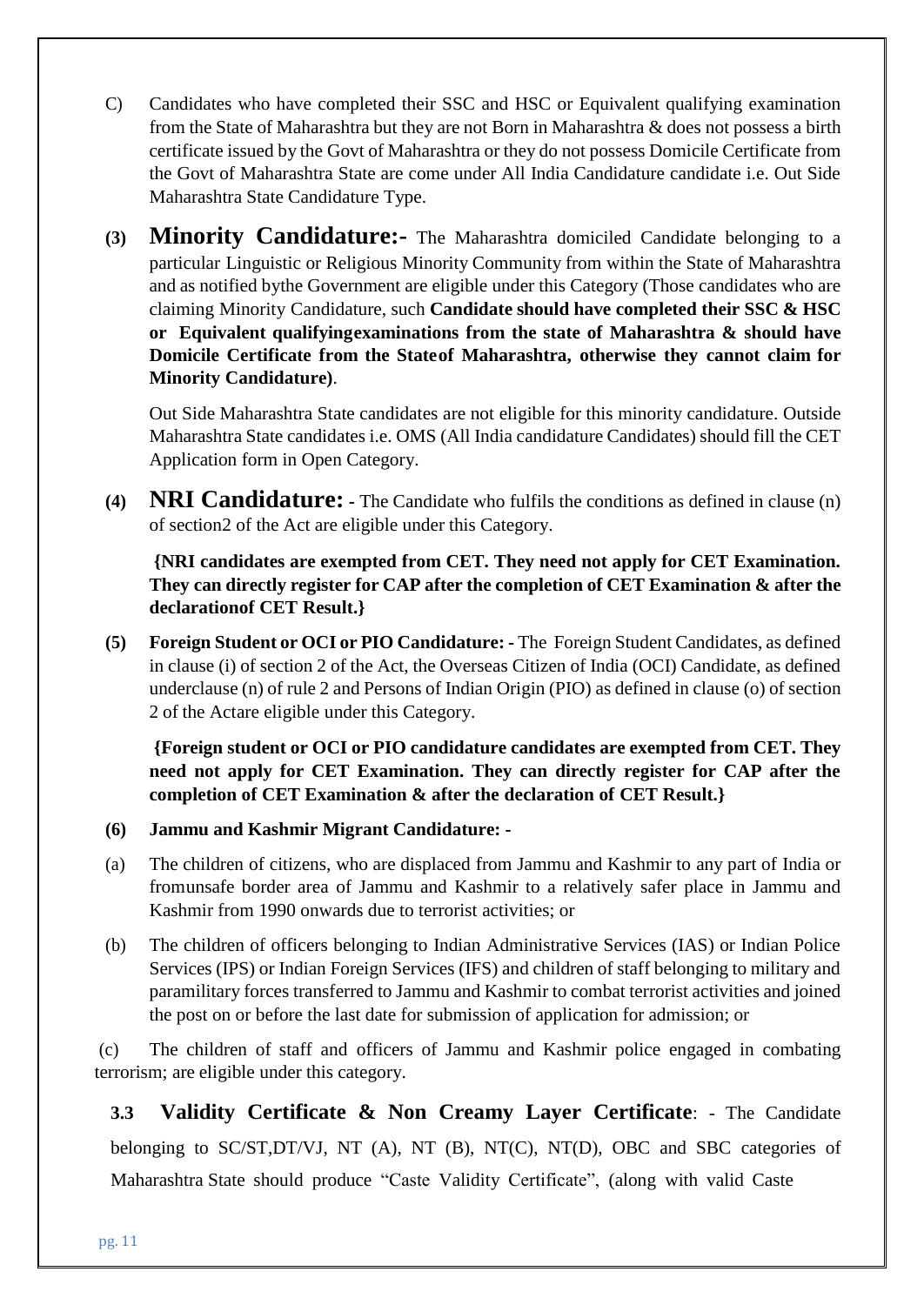Certificate) issued by the Scrutiny Committee of the Social Welfare Department and the candidates belonging to ST category should submit "Tribe Validity Certificate" issued by the Scrutiny Committee of Tribal Department as is applicable to them and Valid Non Creamy Layer Certificate valid up to 31<sup>st</sup> March 2022 will have to be submitted by the Candidates belonging to DT-VJ, NT-1, NT-2, NT-3, OBC, SBC Category. Candidate has to produce & upload these documents at the time of CAP Application form filling for CAP Process.

**3.3.1 \*Important Note:-**If the candidates have the Valid Caste Certificate, Caste Validity and Non-Creamy layer certificate as applicable should only apply under Category, otherwise they should applyunder Open Category. Reserved Category Candidates of other States should apply under Open Category only.

**3.4 Age Criteria**: - AT present, t**here is no upper age limit for admission to LL. B 5 Yrs.(Integrated) CET Examination for the Academic Year 2022-2023. However, in view of thecase pending in Hon. Supreme Court of India in WP (Civil) No. 1023/2016 and the order passedby Hon. High Court, Bombay in WP 3235/2016, the admissions to LL.B.-5 Yrs. Course will be subject to the Final Outcome of various Writ Petitions. If Age limit is made applicable it will be20 Yrs. age for Open, EWS Category Candidates and 22 Yrs. for SC and ST Category candidates from State of Maharashtra only as on 1st July 2022. All applying candidates should take a note of this.**

**3.5 Sanctioned Intake and Supernumerary Seats**. — (1) The Sanctioned Intake for First Yearof Five Years Integrated Degree Course shall be as per the approval given by the Authority which iscompetent for giving approval to said courses and affiliation given by the respective Affiliating University. The Candidates will have to apply separately on line for Supernumerary seats in the CAPprocess, and submit the copy of the application form with self -attested documents to the Nodal Officer, Director, Higher Education, M.S. Pune as per the Schedule declared on the CAP website.

(2) The supernumerary seats shall be available to the Educational Institutions as per the policy of Government, from time to time.

(3) Allocation of seats for admission to the professional Undergraduate Degree course in Law to Government, Aided, Aided Minority, Government Aided University Departments, Unaided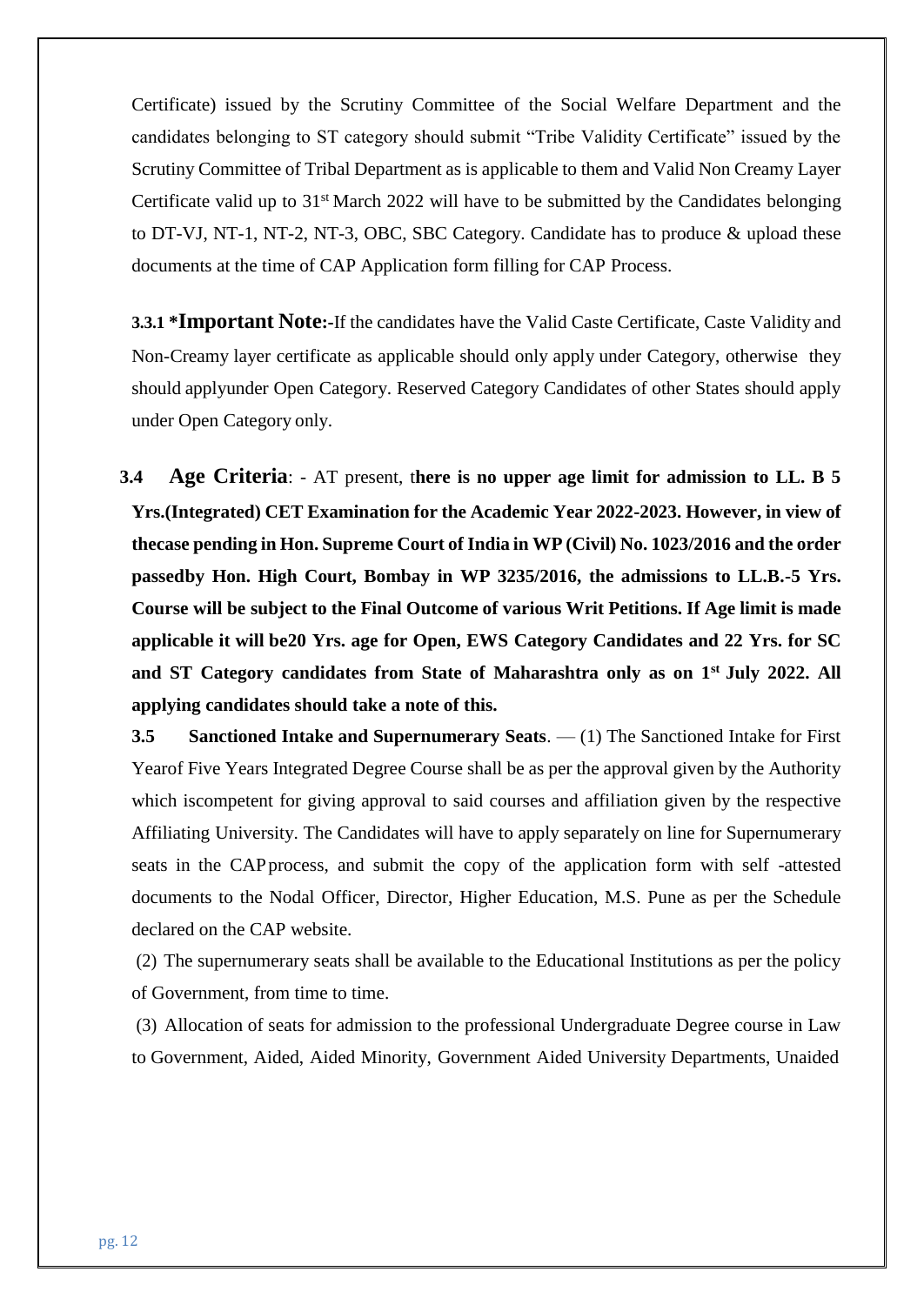(Vina-Anudanit) and unaided (*Vina-Anudanit*) Minority and Self- Financed University Department will beaccording to **Annexure "A"** and **"B"** to Government Resolution No. CET-2017/C.R.124/C.E.-02, Dated 12<sup>th</sup> May 2017.

(4) Allocation of seats for admission to the professional Undergraduate Degree course in Law to Unaided and unaided Minority will be according to Schedule-1 of Government Gazette, Extra Ordinary, Part-IV-B, No.113, Dated  $5<sup>th</sup>$  May 2017 & Amendments in admission Rules Government Gazette, Extra Ordinary, Part-IV-B, No.182, Dated 14<sup>th</sup> June 2019.

### **4. MAH-LL.B. 5 Yrs. CET-2022 Schedule**:

MAH-LL.B. 5 YEAR CET-2022 shall be conducted only in the **On-Line Mode** in **Multiple Sessions**, if required in selected centers in the State of Maharashtra and selected Centres from OtherStates. MAH-LL.B. 5 YEAR CET-2022 will be DECLARED LATER ON. Candidates shall have toappear for the On-Line CET strictly as per the date and Session allotted to them at the allotted Venueand Center. **No candidate will be allowed to appear for the Test in other than the allotted Session**. **No request for Centre, Venue and Session change will be entertained.**

#### **5. Examination Fees for CET:**

Application Form Processing Fees as stated below is to be paid through on-line system only by Internet Payment, Credit Card/ Debit Card (RuPay/Visa/MasterCard/Maestro), Internet Banking, IMPS, Cash Cards/ Mobile Wallets for which the service charges, as per rules, shall be applicable inaddition to the application form Processing Fees. No other mode of payment shall be permitted.

#### **The fees once paid is non-refundable and non-transferable under any circumstances.**

| CET Fee For Open Category, EWS Candidates from MaharashtraState, Out<br>Side Maharashtra State (OMS)/All India Candidates belonging to all<br>Categories, and <b>J&amp;K Migrant Candidates.</b><br>On Line Application Form filling dates:<br>$(19/03/2022 \text{ to } 07/04/2022 \text{ Mid Night})$                                                                              | <b>Rs. 800/-</b> |
|-------------------------------------------------------------------------------------------------------------------------------------------------------------------------------------------------------------------------------------------------------------------------------------------------------------------------------------------------------------------------------------|------------------|
| CET Fee-For Candidates belonging to Backward Class Categories<br>[SC, ST, VJ/DT- NT (A), NT-1 (B), NT-2(C), NT-3(D), OBC and<br>SBC] Categories belonging to Maharashtra State only having valid Caste<br>Certificate and having valid Non-Creamy Layer Certificate valid up to<br>March 2022 for DT-VJ, NT1, 2,3, OBC & SBC Candidates.<br>On Line Application Form filling dates: | <b>Rs. 600/-</b> |
| $(19/03/2022 \text{ to } 07/04/2022 \text{ Mid Night})$                                                                                                                                                                                                                                                                                                                             |                  |

#### **Special Note:-**

**Candidates having Valid Caste Certificate and Caste Validity Certificate from MaharashtraState and Valid Non-Creamy Layer Certificate valid up to 31st March 2022 and belonging to Maharashtra State Candidature should only apply under Backward**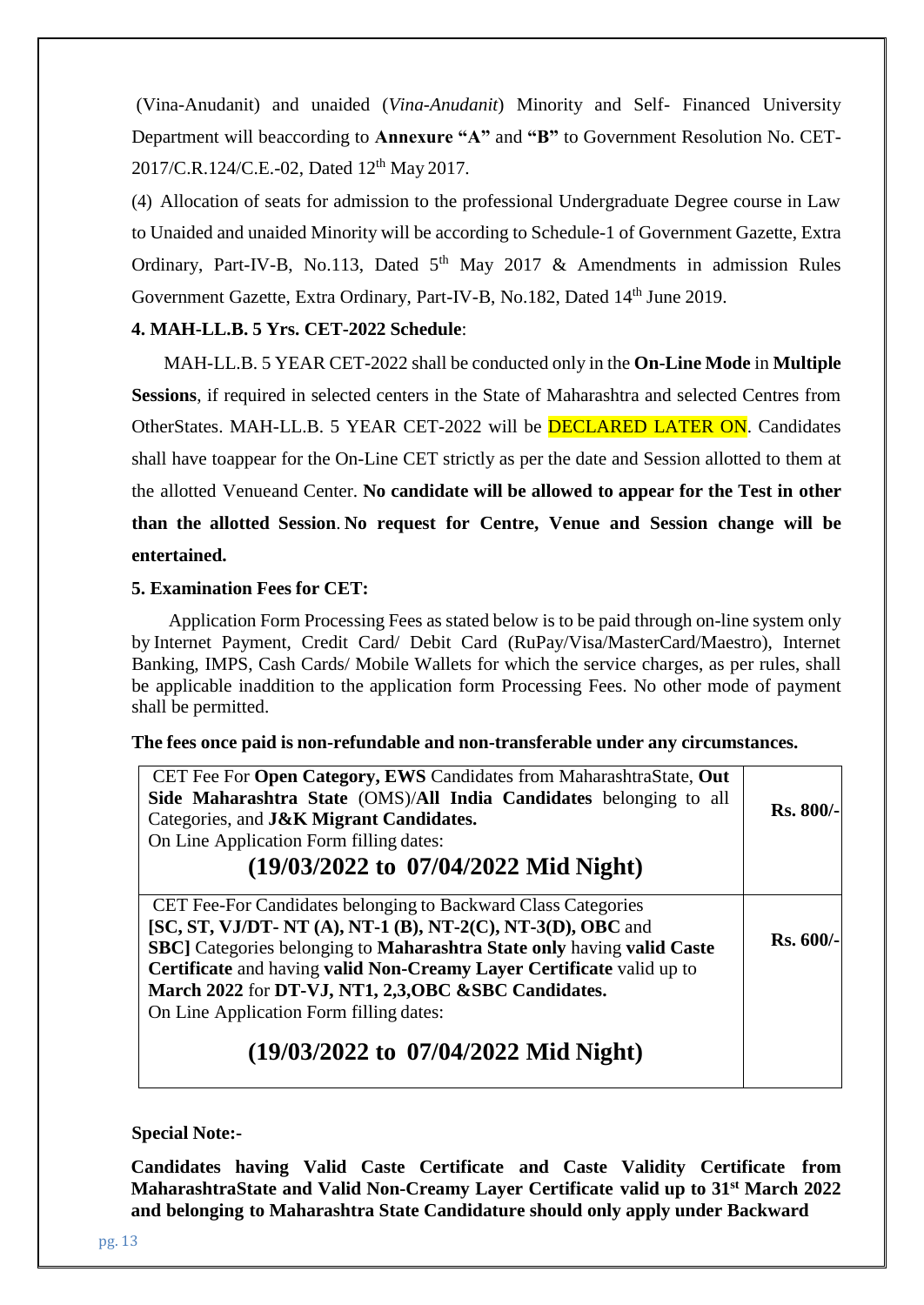**Class Category. The Candidates will have to upload the Caste Validity Certificate and the Non Creamy Layer Certificate at the time of CAP Process.**

#### **6. Procedure for Online Application Form Filling and Registration for MAH-LL.B. 5 Years CET- 2022.**

In order to appear for MAH-LL.B. 5 Yrs. CET-2022, the candidates are required to apply On-Line as per the procedure given below. No other mode of application will be accepted. Applicants/Candidates need not send the hard copy of the application to CET CELL/DHE.

Applicants are requested to follow the detailed procedures/guidelines as indicated below:

#### **A) IMPORTANT POINTS TO BE NOTED BEFORE**

**REGISTRATIONBefore applying online, applicants should-**

- **Candidate should download the Information Brochure and read it carefully.**
- **Check for Eligibility Criteria mentioned in the Information Brochure**.
- **Scan** their **Photograph** and **Signature** ensuring that both the Photograph and Signature adhere to the required specifications as given under Guideline for photograph & signature Scan and Upload.
- Have a valid **E-mail ID and Mobile No**., which should be kept active till the completion of this Admission Process. In case the candidate does not have the valid personal E-mail id, he/she should create his/her new e-mail id and mobile number before applying on line and must maintain that e-mail account and mobile no till the process is over.
- Arrange for Application Fees (Non- refundable), Bank Transaction charges for Online Payment of application fees/intimation charges will have to be borne by the Applicant/Candidate.

## **B) How to apply for Registration: -**

## **On Line Application form filling and Registration Procedure for MAH-LL. B-5 Yrs. CET-2022**

**.**i)Applicants to visit the website :

<https://cetcell.mahacet.org/><https://llb5cet2022.mahacet.org/> and open the given link. For filling the Online Application Form, they should click on the option **"APPLY ONLINE"** which will open a new screen.

(i) To register application, choose the tab **"Click here for New Registration"** and enter Name, Contact details and E-mail ID. A Provisional Registration Number and Password will be generatedby the system and displayed on the screen. Applicant should note down the Provisional Registration Number and Password in their Note book and preserve it. An Email and SMS indicating the Provisional Registration Number and Password will also be sent on the Mobile Number given by the candidate.

(ii) In case the applicant is unable to complete the application form in one go, he/she can save thedata already entered by choosing "SAVE AND NEXT" tab. Prior to submission of the online application applicants are advised to use the "SAVE AND NEXT" facility to verify the details in the online application form and modify the same if required. Visually impaired candidates shouldfill the application form carefully and verify/get the details verified to ensure thatsame are correctprior to Final Submission of the On Line Application form.

(iii) Applicants are advised to carefully fill and verify the details filled in the online application themselves **as no change will be possible/ entertained after clicking the FINAL SUBMIT BUTTON**. Candidates should modify the details filled in if required before finally submitting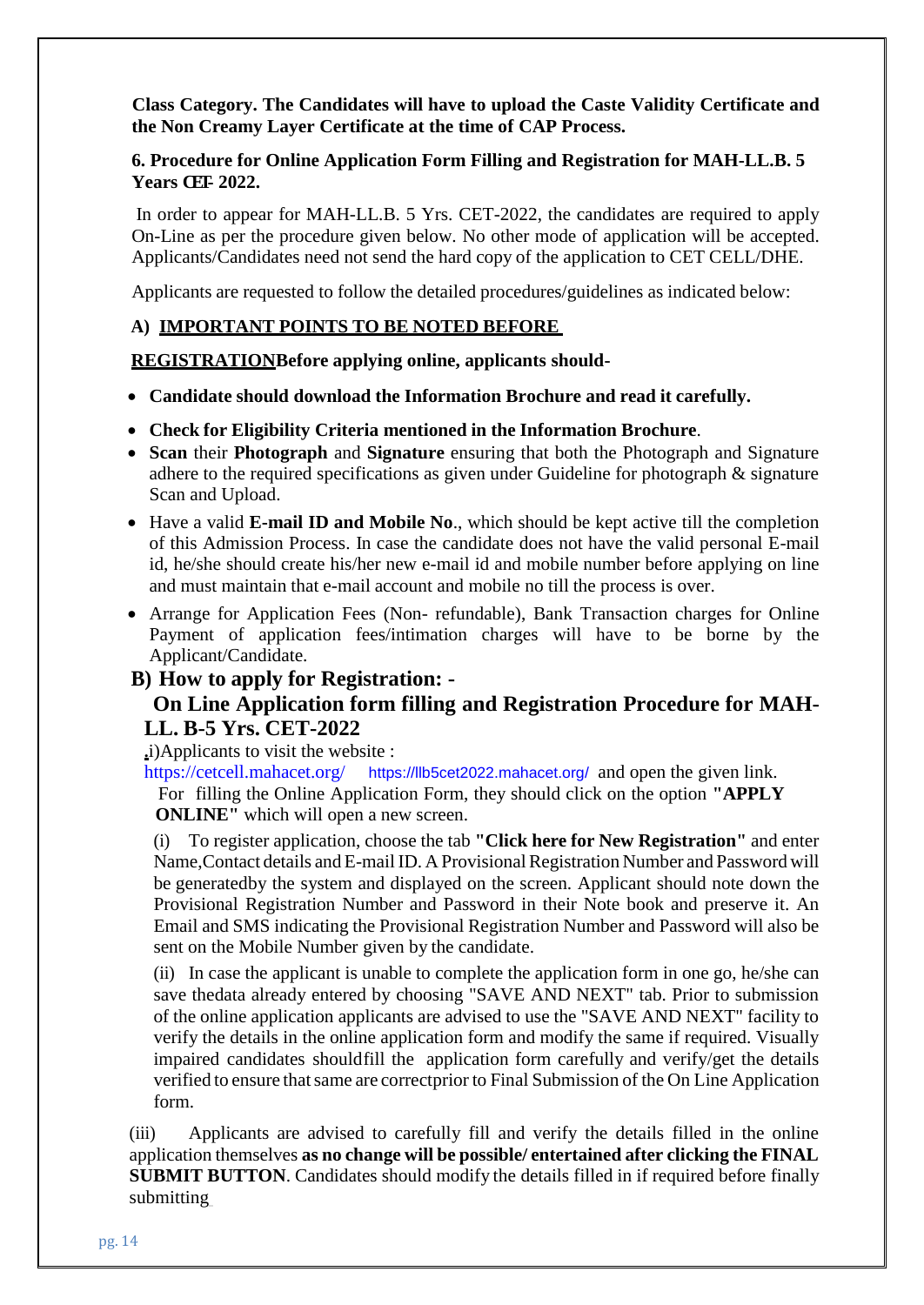(iv) The Name of the applicant or his/her Father/Husband etc. should be spelt correctly in the application as it appears in the SSC/HSC/equivalent Certificates/ Mark sheets. Any change/ alteration found may disqualify the Candidature.

(v) Applicants should validate their filled in details and Save their filled in application by clickingthe **'Validate Your Details' and 'Save & Next' b**utton.

(vi) Applicants can proceed to upload Photo & Signature as per the specifications given in the Guidelines for Scanning and Upload of Photograph and Signature.

(vii) Applicants can proceed to fill other details of the Application Form.

(viii) Click on the Preview Tab to preview and verify the entire application form before FINALSUBMISSION.

(ix) Modify details, if required, and click on **'FINAL SUBMIT ONLY'** after verifying andensuring that the photograph, signature uploaded and other details filled by you are correct.

- (x) Click on **'Payment'** Tab and proceed for payment.
- (xi) Click on '**Submit'** button.

#### **C) Payment of Examination Fees**

- i) The application form is integrated with payment gateway and the payment process can be completed by following the instructions.
- ii) The payment can be made by using Debit Cards (RuPay/Visa/MasterCard/Maestro). Credit Cards, Internet Banking, IMPS, Cash Cards/ Mobile Wallet.
- **iii)** After submitting your payment information in the online application form, *PLEASE WAIT FOR THE INTIMATION FROM THE SERVER.* **DO NOT PRESS BACK OR REFRESH BUTTON IN ORDER TO AVOID DOUBLE CHARGE.**
- iv) On successful completion of the transaction, an e-Receipt will be generated.
- v) Non-generation of 'e-Receipt' indicates PAYMENT FAILURE. On failure of payment, applicants are advised to login again using their Provisional Registration Number and Password and repeat the process of payment.
- **vi)** Applicants are required to take a printout of the e-Receipt and online application form and preserve it properly. **Please note that if the same cannot be generated, online transaction may not have been successful.**
- vii) For Credit Card users: All charges are listed in Indian Rupee. If you use a non-Indian credit card, your bank will convert to your local currency based at prevailing exchange rates.
- viii) To ensure the security of your data, please close the browser window once your transaction is completed.
- **ix)** There is facility to print application form containing fee details after payment of fees. **Candidates are advised to take a print out of the application form containing fee- detailsand preserve it.**
- **x) The copies of the CET Application Form, Fee Receipt and Hall ticket will be required forAdmission Purpose, Hence the Candidate should keep them in safe custody**
	- **D) GUIDELINES FOR PHOTOGRAPH & SIGNATURE SCAN AND UPLOAD**
		- Before Applying On Line, Candidate should scan (digital) image of his/her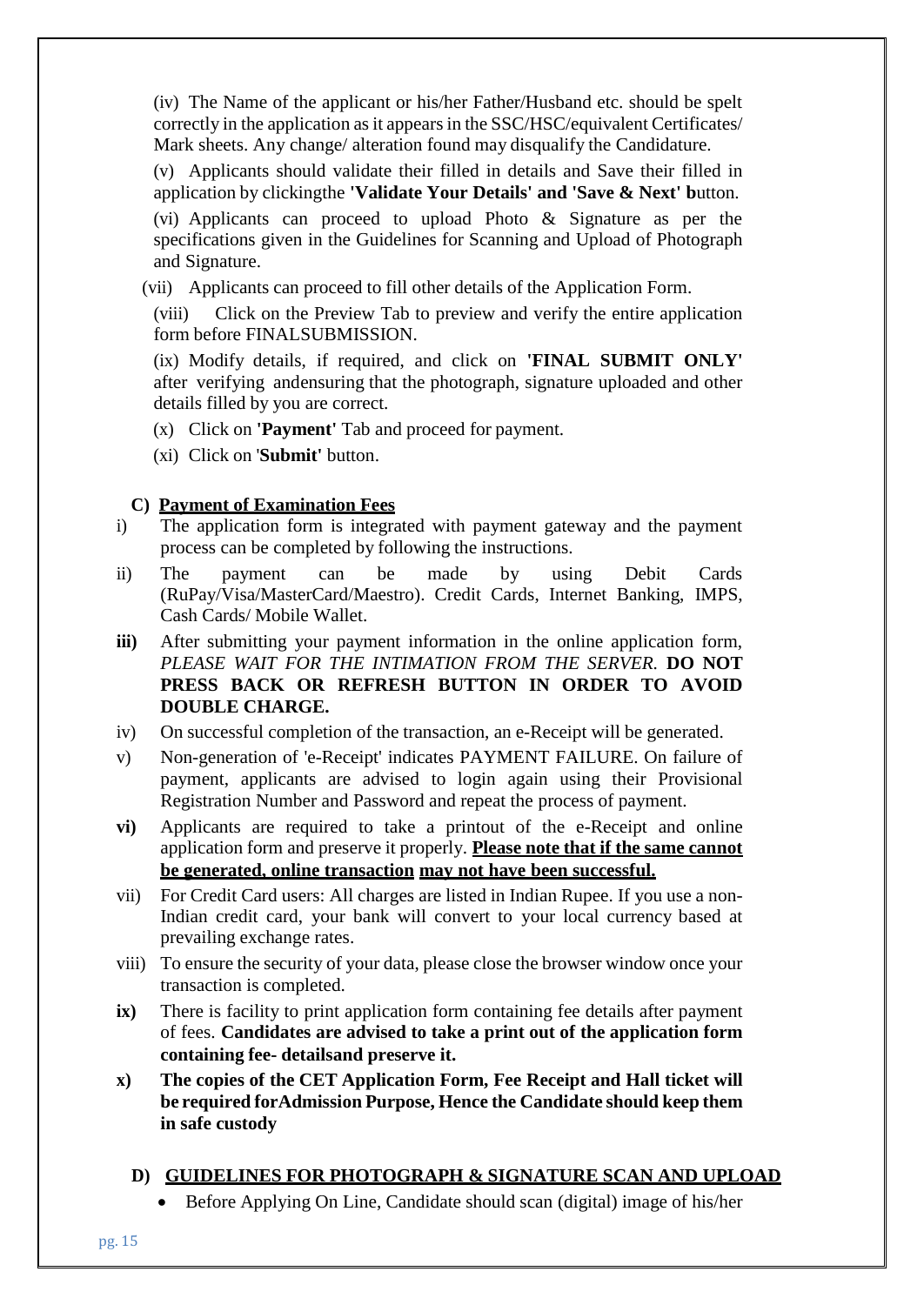recent photographand signature as per the specifications detailed below:

- **PHOTOGRAPH IMAGE:**
- **Photograph must be a recent, passport size, color picture.**
- The picture should be in color, taken against a light-coloured, preferably white background.
- Look straight at the camera with a relaxed face.
- If the picture is taken on a sunny day, have the sun behind you, or place yourself in the shade, so that you are not squinting and there are no harsh shadows.
- If you have to use flash, ensure there's no "red-eye".
- If you wear glasses make sure that there are no reflections and your eyes can be clearly seen.
- Photographs taken wearing Caps, Hats and Dark Glasses are not acceptable. Religious head wear is allowed but it must not cover your face. Your face should be clearly visible.
- Dimension 200 x 230 pixels is preferred.
- **Size of Photo file should be between 20KB-50KB**.
- Ensure that the size of the scanned image is not more than 50KB. If the size of the file is morethan 50KB, then adjust the settings of the scanner such as the DPI resolution, No. of colours etc. during the process of scanning.
- Candidate should also ensure that Photo is uploaded at the place of Photo and Signature at the place of Signature. If the photo is not uploaded at the place of Photo Admission for Examination will be rejected/denied. Candidate him/herself will be responsible for the same.
- Candidate must ensure that Photo to be uploaded is of required size and the face should be clearly visible.

## **I. SIGNATURE IMAGE:**

- The applicant has to sign on white paper with Black Ink pen.
- The signature must be signed only by the applicant and not by any other person.
- The signature will be used to put on the Hall Ticket and wherever necessary.
- The applicant's signature obtained on the call letter and attendance sheet at the time of the examination should match with the uploaded signature. In case of mismatch of signature, theapplicant may be disqualified.
- Dimensions 140 x 60 pixels is preferred.
- **Size of file should be between 10KB-20KB**.
- Ensure that the size of the scanned image is not more than 20KB.
- Signature in CAPITAL LETTERS shall NOT be accepted.
- **Candidates should ensure that the signature uploaded is clearly visible.**

## **II. SCANNING THE PHOTOGRAPH & SIGNATURE**

- Set the scanner resolution to a minimum of 200 dpi (Dots per Inch).
- Set Color to True Color.
- File Size as specified above.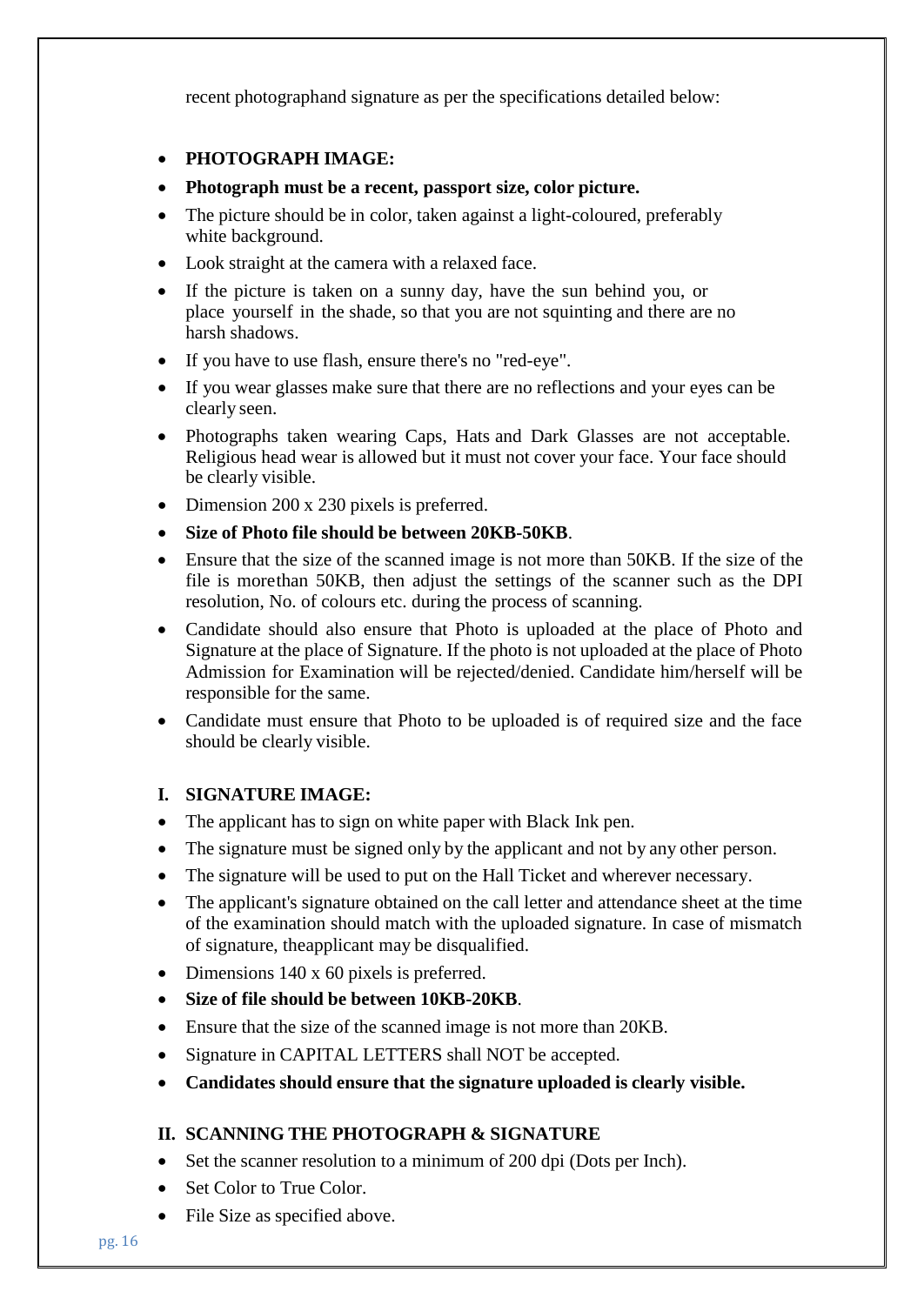- Crop the image in the scanner to the edge of the Photograph/Signature, then use the upload editor to crop the image to the final size (as specified above).
- The image file should be JPG or JPEG format. An example file name is: image01.jpg or image01.jpeg Image dimension can be checked by listing the folder files or moving the mouse over the file image icon. Applicants using MS Windows/MS Office can easily obtain photo and signature in .jpeg format not exceeding 50KB & 20KB respectively by using MS Paint or MS Office Picture Manager. Scanned photograph and signature in any format canbe saved in .jpg format by using 'Save As' option in the File menu and size can be reduced below 50KB (photograph) & 20KB (Signature) by using crop and then resize option [Please see point (i)  $\&$  (ii) above for the pixel size] in the 'Image' menu. Similar options are availablein other photo editor also.
- If the size and format are not as prescribed, an error message will be displayed.
- While filling in the Online Application Form the applicant will be provided with a link to upload his/her Photograph and Signature.

#### **III. Procedure for Uploading the Photograph and Signature**

- There will be two separate links for uploading Photograph and Signature.
- Click on the respective link "Upload Photograph/ Upload Signature".
- Browse and Select the location where the Scanned Photo/Signature file has been saved.
- Select the file by clicking on it. Click the 'Open'/'Upload' button
- An online application which is incomplete in any respect such as without Photograph and Signature uploaded in the online application form/unsuccessful fee payment will not be considered as valid.
- **Candidate should also ensure that his /her own Photo is uploaded at the place of the Photo and Signature at the place of Signature. If Photograph & Signature of others are uploaded, then candidate will not be allowed to appear for CET Examination.**
- **Candidate should Upload the Recent Pass Port Photo of Size 20KB-50KB.If Photographon Hall ticket is not visible, then candidate will not be allowed to appear for CET Examination.**
- **Candidate has to verify that Photo is uploaded in Place of Photo & Signature is uploaded in Place of Signature before submitting/confirming the on line application form.**

**Note: -**

**(1) In case the face in the photograph or signature is unclear, the application/admission in Examination will be rejected**. After uploading the Photograph/signature in the on line application form candidates should check that the images are clear and have been uploaded correctly. In case the photograph and signature is not prominently visible, the candidate may edit his/her application and re-upload his/her photograph or signature, prior to submitting the form.

**(2)** After registering on-line candidates are advised to take printout of their system generated on- line application form. CET Application form is an essential document for Admission. **The candidates should carefully preserve it in hard copy and soft copy format.**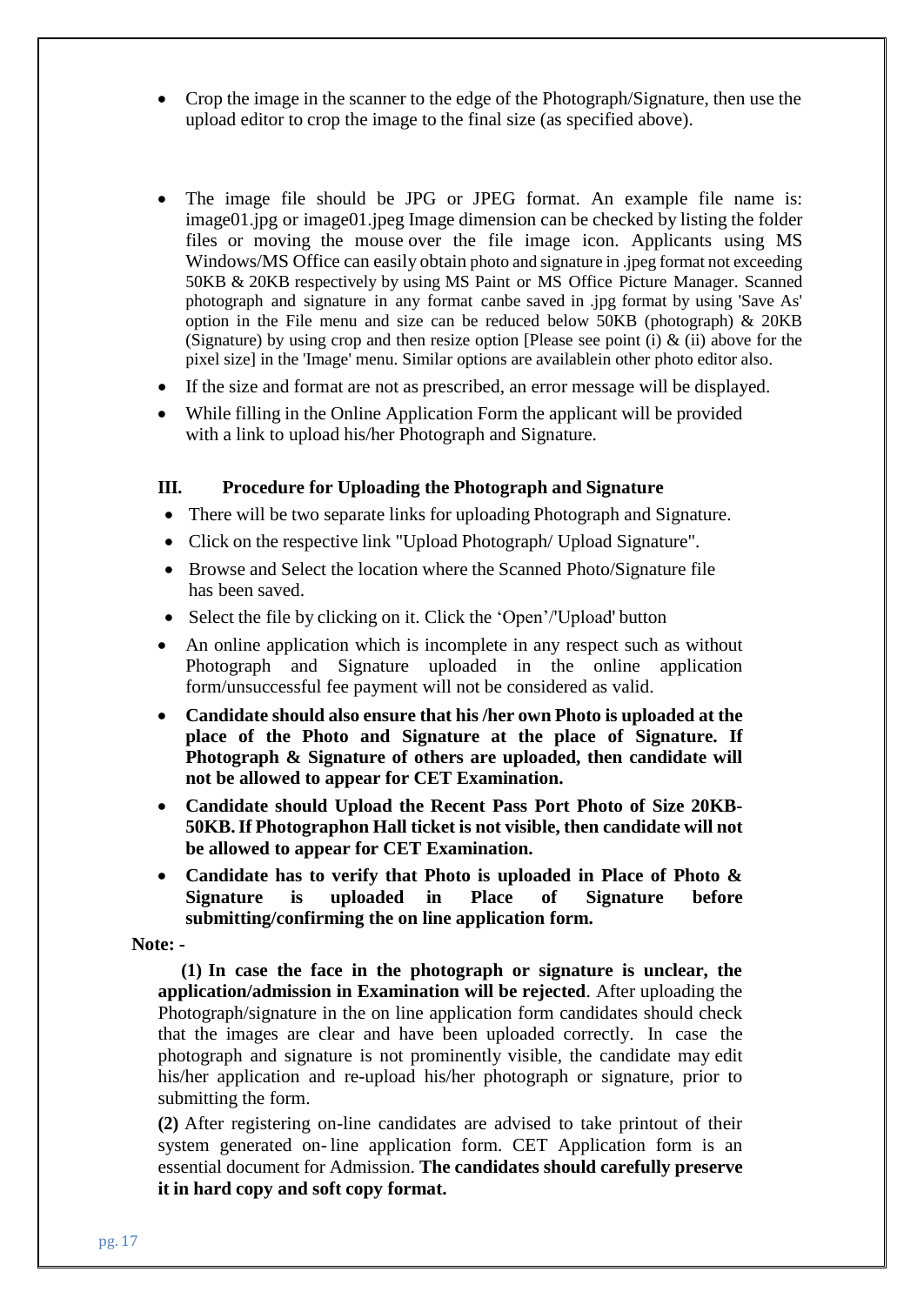#### **7. Download Hall Ticket through Candidate's Log-in.**

As per the schedule given the candidates will have to visit the : https://cetcell.mahacet.org/

#### & <https://llb5cet2022.mahacet.org/>

website for downloading Hall Ticket for on-line Test. Intimations for downloading Hall Ticket will also be sent through E-mail/SMS. Once the candidate clicks the relevant link, he/ she can access the window for Hall Ticket download. The candidate is required to use i) Registration Number/ Roll No, ii) Pass-word/ Date of Birth fordownloading the Hall Ticket. The candidate needs to affix recent recognizable photograph on theHall Ticket, preferably the same provided during registration and appear at the examination centre with i) Hall ticket ii) Photo Identity Proof as stipulated below and also specified in the Hall Ticket and photo Identity proof as brought in original.

**The Hall Ticket with original photo pasted on it having signature of the candidate and the Invigilator will be required at the time of Admission. Candidates are advised to preserve itcarefully.**

#### **8. Identity Verification:**

In the Examination hall, the Hall Ticket along with original of the Candidate's currently validphoto identity (bearing the Same Name as it appears on the Hall Ticket.) Such as [1] PAN Card. [2] Pass port. [3] Permanent Driving License. [4] Voters Card. [5] Bank Pass Book with photograph. [6] Photo- identity proof issued by the Gazetted officer on official letter head along with the photograph. [7] Photo identity proof issued by the People's Representative on the official letter head along with photo graph. [8] Valid recent identity card issued by the recognized College/ University [9] Aadhaar Card with photograph/ E-Aadhaar Card. [10] Employee ID. [11] Bar Council Identity Card with photograph should be submitted to the invigilator for verification.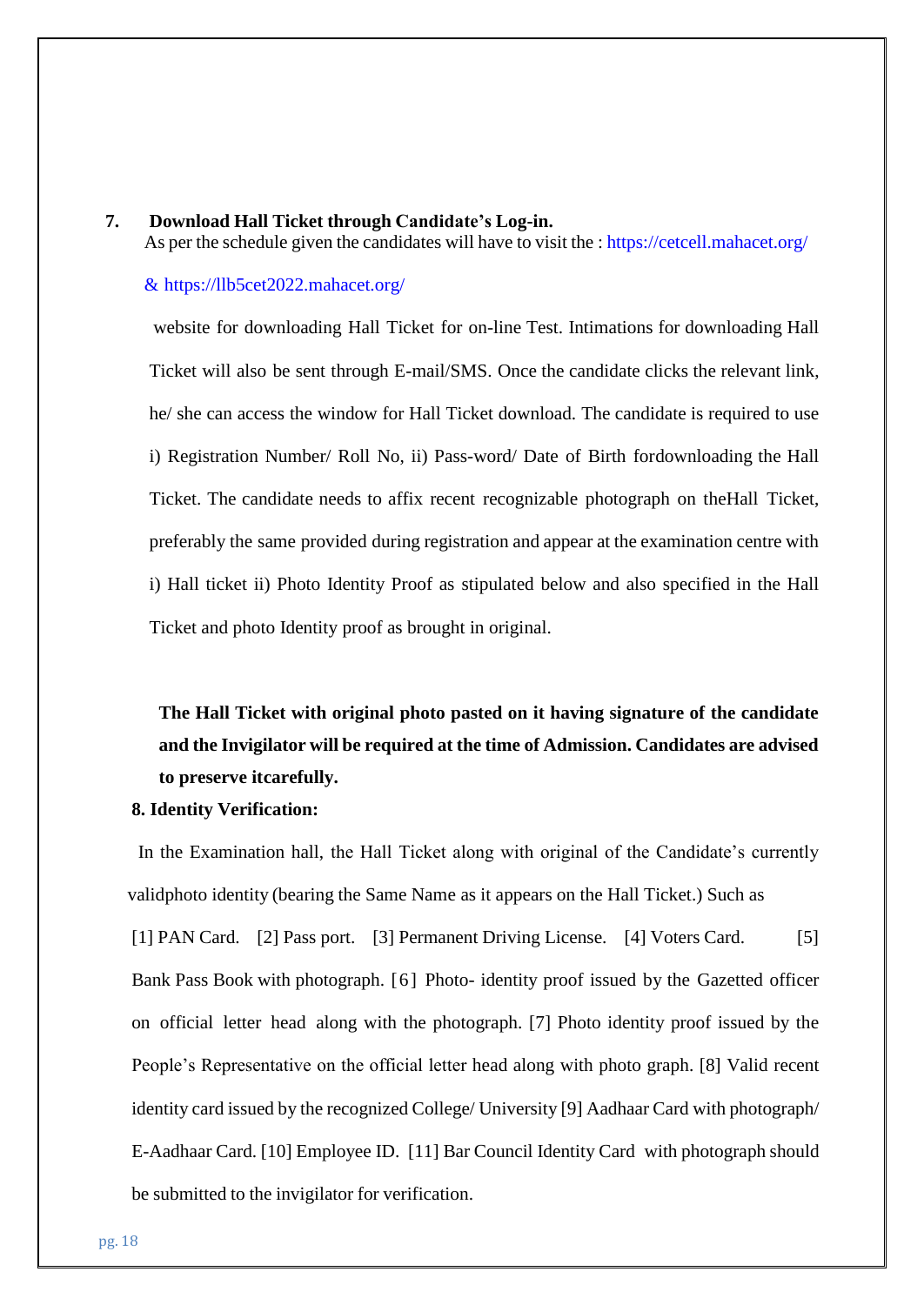The candidate's identity willbe verified with respect to his/her details on the Hall Ticket, in case original valid original Photo Identity Proof is not produced, the candidate may not be allowed to appear for the examination. **TheCandidates must remember that Ration Card and Learner's Driving License is not valid ID proof for the Examination and colour Xerox and Soft Copies of the Identity Card are not allowed and candidates possessing them will not be allowed in the examination Hall unless theyproduce the Original valid identity proof**.

#### .**Note:**

Candidates have to produce in Original the photo identity proof along with CET Examination Hall Ticket while attending the Examination, without which they will not be allowedto take up the examination. Candidates must note that the name as appearing on the Hall Ticket (provided during the process of registration) should **Exactly** match the name appearing as on photoidentity proof. Female candidates who have changed their first /last / middle name post marriagemust take Special Note of this.

**If there is any mismatch between the name indicated in the Hall Ticket and Photo Identity Proof, the Candidate will not be allowed to appear for the Examination. In case of candidates who changed their name will be allowed only if they produce Gazette Notification. / their Original Marriage Certificate/Affidavit in Original.**

#### **9. Candidates Reporting Late:**

The candidates reporting the Venue of the Examination after reporting time specified on the Hall Ticket for the Examination will not be permitted to take the Examination. The reporting time mentioned on the Hall Ticket is prior to the start time of the Test. Though the duration of the examination is **120 (Hundred and Twenty)** Minutes, candidates may be required to be at the venue for about 180 **(One Hundred Eighty Minutes)** minutes including the timerequired for completion of various formalities such as verification, collection of various requisite documents, logging in, giving of instructions etc.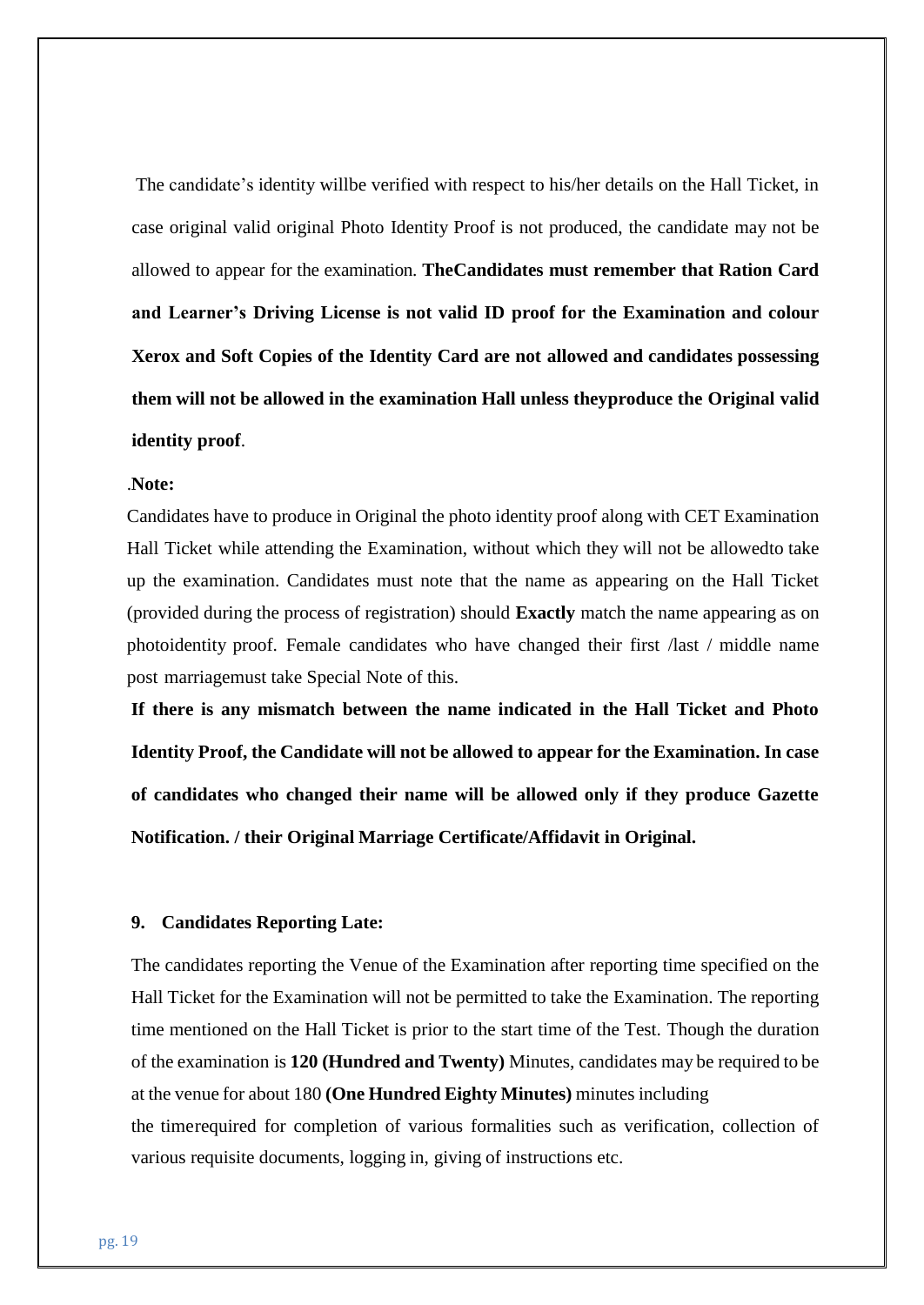#### **10. Test Centers for CET:**

.

1. MAH-LL.B. 5 Year CET- 2022 will be conducted in the selected Cities in Maharashtra and Outside Maharashtra State. The cities in which MAH-LL.B. 5Year CET- 2022 will be conducted are designated as "Centers" for the CET.

2. Each Centre may have many "Venues" depending upon the number of candidates appearing at that Centre.

3. A candidate appearing for CET shall give his/her preference for the Centre, however, the Competent Authority reserves the right to allocate the Centre and Venue.

4. The examination will be conducted On-Line at Venues given in the respective Hall ticket.

- 5. No request for change of Centre/Venue/Date/ Session for the Examination shall be entertained.
- 6. Competent authority, however, reserves the right to cancel any of the Examination Centres and

/or add some other Centres, at its discretion, depending upon the response, administrative feasibilityetc.

7. Competent Authority also reserves the right to allot the candidate to any centre other than the onehe/she has opted.

8. Candidate will appear for the CET examination at the Examination Centre at his/her own risk andexpenses and Competent Authority will not be responsible for any injury or losses etc. of any nature.

9. Choice of Centre once exercised by the candidate will be Final.

10. **If sufficient number of Candidates do not opt for a particular Centre for Online Examination, Competent Authority reserves the right to allot any other adjunct Centre to thosecandidates OR if the number of the candidates is more than the capacity available for online examination for a Centre, Competent Authority reserves the right to allot any other Centre to the Candidate**.

**11.Syllabus and Marking Scheme for MAH-LL.B. 5 Year CET 2022:** 11.1 The On Line CET comprises of **One paper** with **Five Sections**:-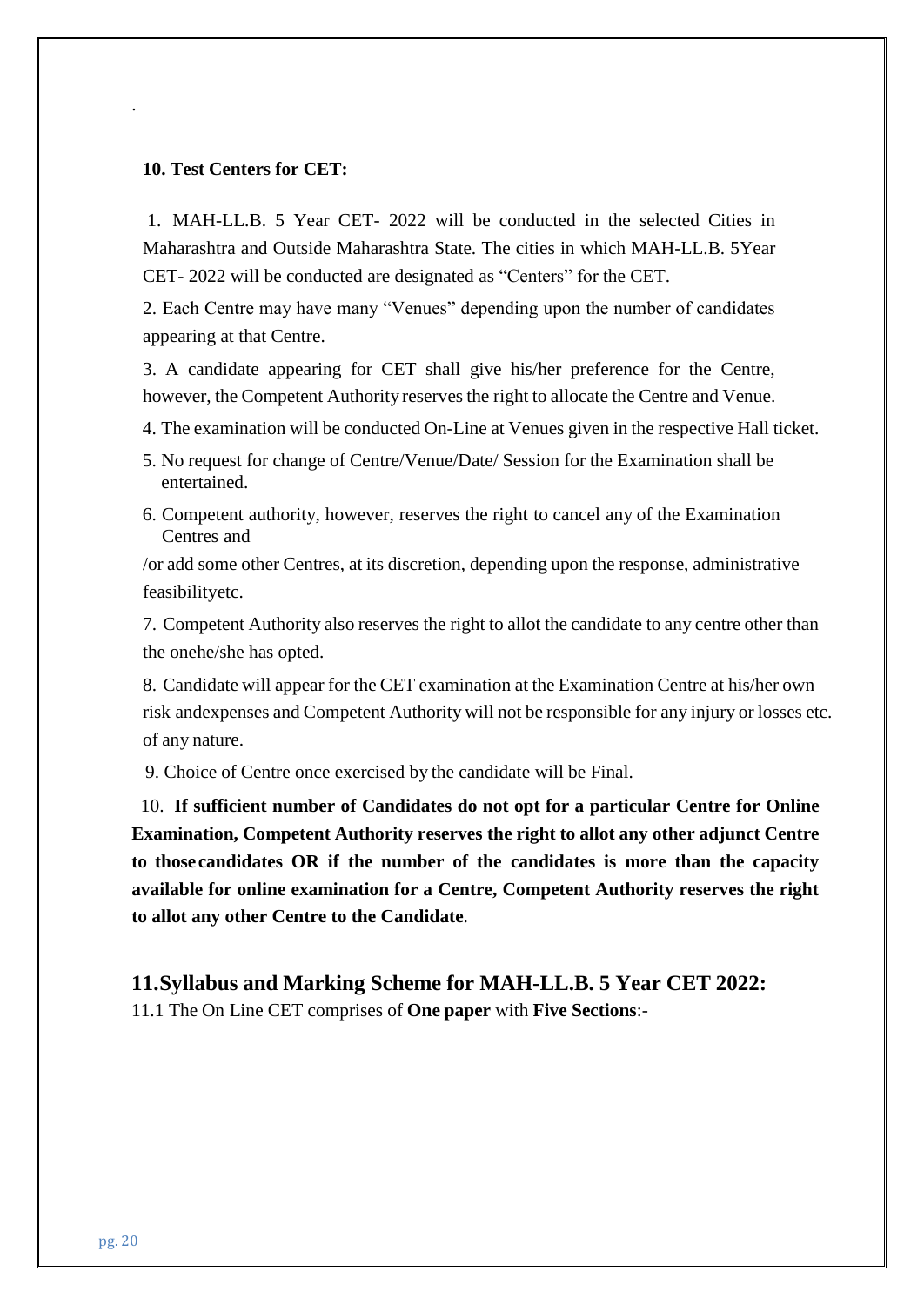| Sr.<br>No.     | <b>Area</b>                                             | No. of<br><b>Questions</b> | <b>Marks</b> per<br><b>Question</b> | <b>Total</b><br><b>Marks</b> |
|----------------|---------------------------------------------------------|----------------------------|-------------------------------------|------------------------------|
| 1              | Aptitude<br>Legal<br>and<br>Legal<br><b>Reasoning</b>   | 40                         |                                     | 40                           |
| $\overline{2}$ | <b>General Knowledge with Current</b><br><b>Affairs</b> | 30                         |                                     | 30                           |
| 3              | <b>Logical and Analytical Reasoning</b>                 | 40                         |                                     | 40                           |
| 4              | <b>English</b>                                          | 30                         |                                     | 30                           |
| 5              | <b>Mathematical Aptitude</b>                            | 10                         |                                     | 10                           |
|                | <b>Total</b>                                            | 150                        | 1 per question                      | 150                          |

#### **Contents of the Syllabus:**

- 1. **Legal Aptitude and Legal Reasoning:** This section will test candidate's interest towards the study of Law, Legal aptitude and problem solving ability. Questions will be framed with the help of legal prepositions and a set of facts to which the said prepositionshave to be applied. Some prepositions may not be true in the real sense. Candidates will have to assume truth of these prepositions and answer the questions drawing well supported conclusions.
- 2. **General Knowledge with Current Affairs**: The topics such as History (Ancient. Medieval and Modern), Geography, General Science, Economics, Civics, and the Current Affairs of the past One Year. The subject is to assess the knowledge of the recent happening and awareness of the world.

#### 3. **Logical and Analytical Reasoning**:

The subject is to test the candidate's ability to identify patterns, logical links and rectify illogical arguments. It will include wide analogies, completing arguments, drawing well supported conclusions, reasoning by analogy, applying principles or rules. Further the subject is to measure the ability to understand the structure. relationship and to draw logical conclusions about the structures. It includes reasoning deductively from the set of statements and rules or principles that describes the relationship among persons, things or events.

- 4. **English:** This section will consist the questions on the areas like Vocabulary (Synonyms, Antonyms, Analogies etc.) Proficiency (Idioms and Phrases, One word Substitution, Sentence Improvement and rearrangement, fill in the blanks etc) English Usage Errors (Common errors, Spotting errors, inappropriate usage of words, spelling mistakes etc.) English Comprehension
- 5. **Mathematical Aptitude:** This section is to test the numerical ability of candidates. The mathematics questions will be set from  $10<sup>th</sup>$  Std. level of various topics including Profitand Loss, Speed and Distance, Time and Work, Algebra, Average, Venn Diagram.
	- 11.2 The questions will be objective Multiple Choice Questions with Four options.

#### 11.3 There is **No Negative Marking**.

- 11.4 The time allotted is **2 Hours** i.e. **One Hundred and Twenty Minutes**.
- 11.5 The Questions will be in English and Marathi.
- **11.6 The Mock Test link for Practice will be provided for the Candidates to**

**prepare them- selves for On Line CET.**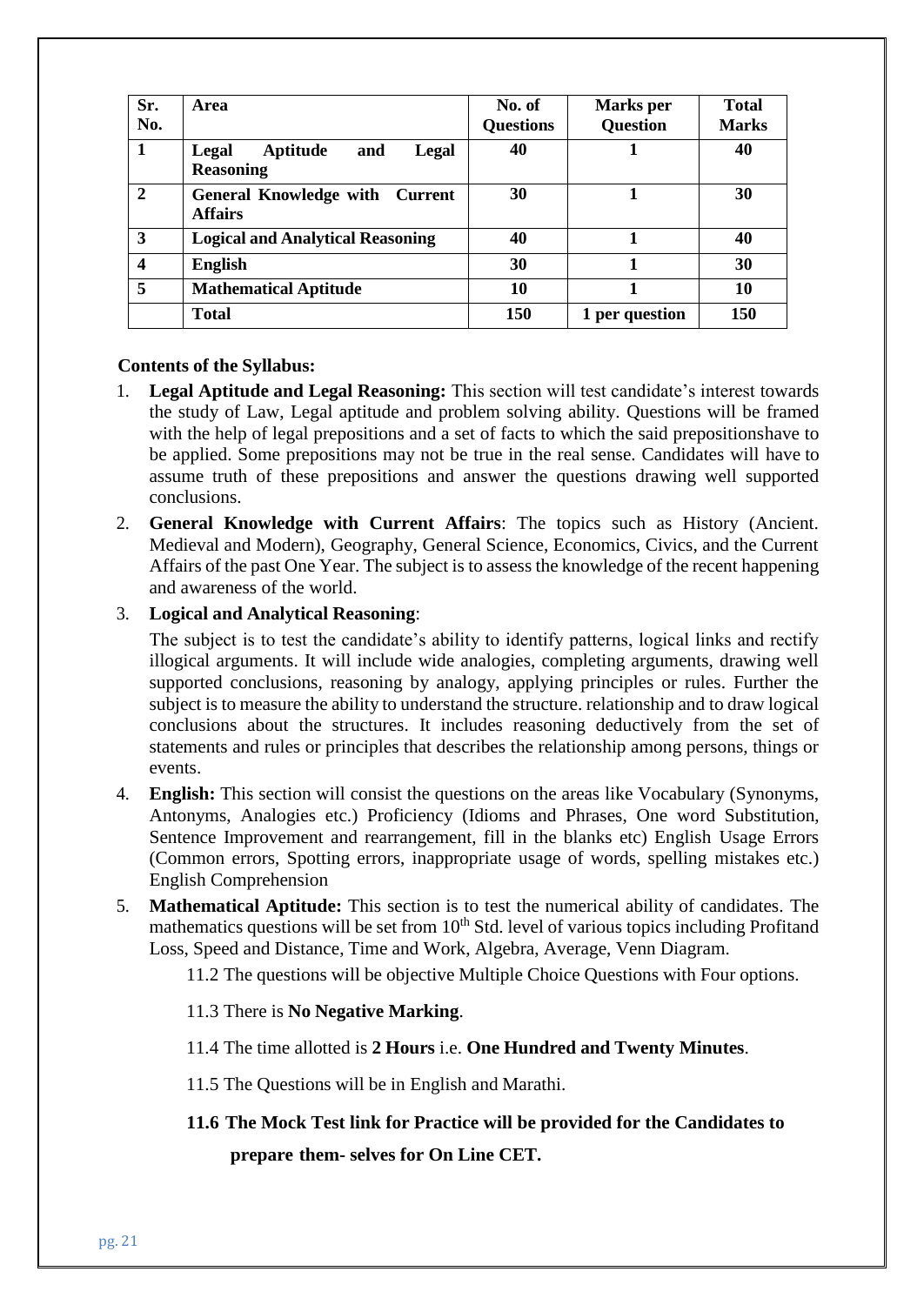#### **12. Guidelines for Persons with Disabilities using a Scribe:**

The Visually impaired candidates and candidates whose writing speed is adversely affected permanently for any reason can use their own scribe at their own cost during the On Line CETsubject to limit as detailed in (i) and (ii) below. In all such cases where a scribe is used, the following rules will apply:

- The candidate will have to arrange his/her own scribe at his/her own cost.
- The Scribe arranged by the candidate should not be a candidate for the same examination. Ifviolation of above is detected at any stage of the process; candidature of the both the candidates and the scribe will be cancelled. The candidate eligible for and who wish to use service of the scribe in the Examination should invariably carefully indicate the same in the On Line application form. Any subsequent request will not be favourably entertained.
- The person acting as a Scribe for one candidate cannot be a scribe for another candidate.
- The Scribe can be from any academic discipline.
- Both, the candidate as well as the scribe, will have to give a suitable undertaking confirmingthat the scribe fulfils all the stipulated eligibility criteria for a scribe mentioned below. Further in case it later transpires that he/she did not fulfil any laid down eligibility criteria orsuppressed material facts the candidature of the applicant will stand cancelled, irrespective of the result of the On line CET examination.
- The candidate who uses a Scribe shall be eligible for Compensatory Time of 20 minutes forevery hour of the examination.
- Only candidates registered for Compensatory time will be allowed such concessions since compensatory time given to the candidates shall be System Based, it shall not be possible for the Competent Authority to allow such time if he/she is not registered for the same. TheCandidates not registered for compensatory time shall not be allowed such concessions.
- **Scribe should not answer on his/her own. Any such behaviour observed will result incancellation of Candidature**.
- **(i) Guidelines for Candidates with Locomotors Disability and Cerebral Palsy: -**
- **A Compensatory time of 20 minutes per hour or otherwise advised shall be permittedfor the candidates with Locomotors disability and Cerebral Palsy where dominant (Writing) extremity is affected to the extent of the slowing the performance of function (Minimum of 40% impairment).**
- **(ii) Guidelines for Visually Impaired Candidates: -**
- **Visually impaired candidates (who suffer from not less than 40% of disability may opt to view the contents of the Test in magnified font and allsuch candidates will be eligible for compensatory time of 20 minutes for every hour or otherwise advised for examination.**
- **The facility of viewing the content of the test in the magnifying fonts will not be available to visually impaired candidates who use the services of the Scribe for the Examination.**

The Details of the Applicability of Scribe and /or Extra time for various types of Disabilities aregiven in the following table: -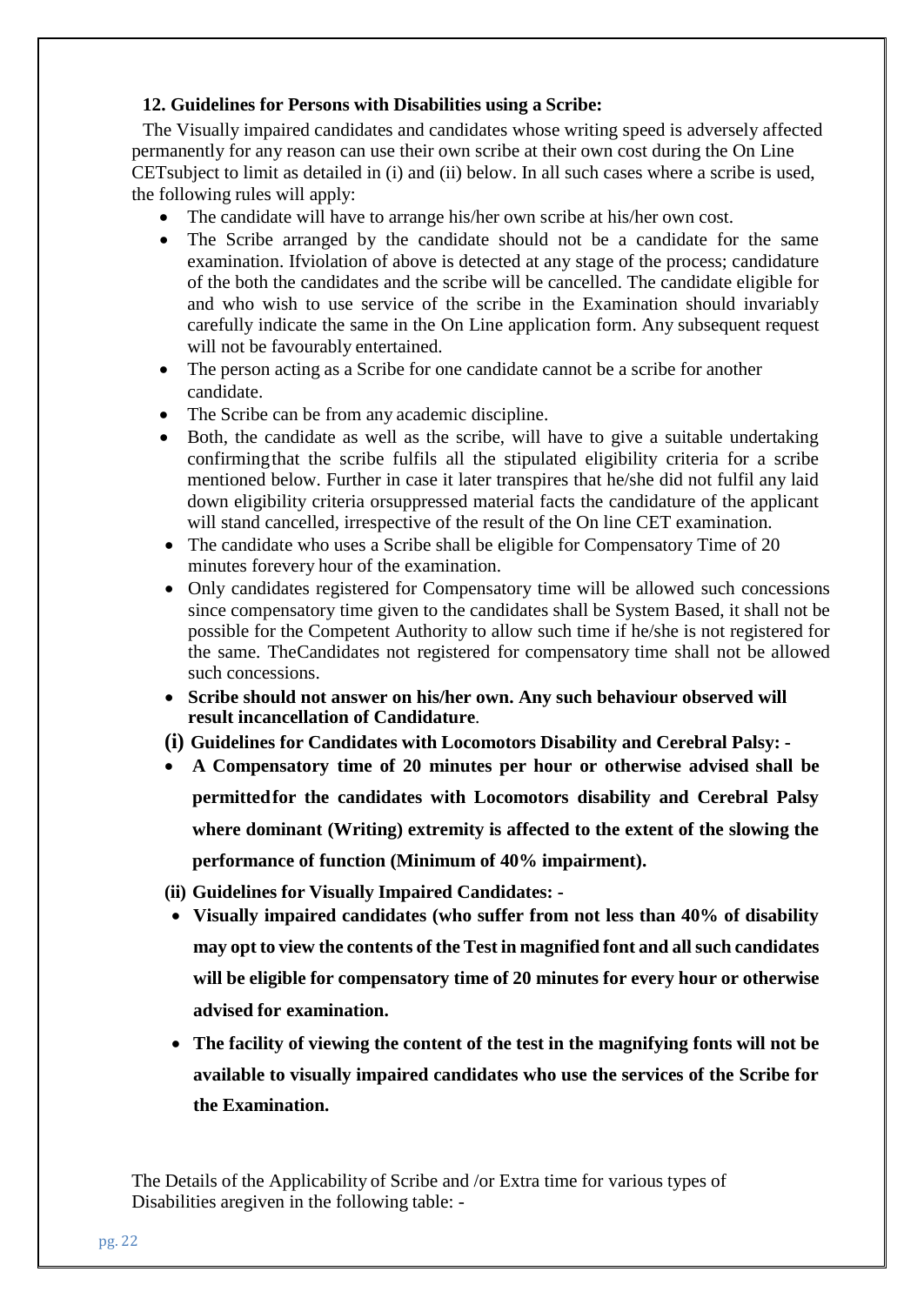| <b>Types of Specified Disability</b> | <b>Sub Type</b>          | Whether scribe is     | <b>Whether Extra time</b> |
|--------------------------------------|--------------------------|-----------------------|---------------------------|
|                                      |                          | allowed               | is allowed                |
| 1) Physical Disability               |                          |                       |                           |
| A) Locomotor Disability              | 1) Leprosy Cured Person  | If opted by candidate | If opted by candidate     |
|                                      | 2) Cerebral Palsy        | <b>YES</b>            | <b>YES</b>                |
|                                      | a) Dominant Arm/Both     |                       |                           |
|                                      | Arms affected            |                       |                           |
|                                      | b) Stiff Back & Hips     |                       |                           |
|                                      | 3)Dwarfism               | $\overline{NQ}$       | $\overline{NQ}$           |
|                                      | 4) Muscular Dystrophy    | If opted by candidate | If opted by candidate     |
|                                      | 5) Acid Attack Victims   | $\overline{NQ}$       | $\overline{NQ}$           |
|                                      |                          |                       |                           |
| <b>B</b> ) Visual Impairment         | 6)Blindness              | <b>YES</b>            | <b>YES</b>                |
|                                      | 7)Low Vision             | <b>YES</b>            | <b>YES</b>                |
|                                      |                          |                       |                           |
| <b>C)</b> Hearing Impairment         | 8)Deaf                   | N <sub>O</sub>        | NO                        |
|                                      | 9) Hard of Hearing       | $\overline{NQ}$       | NO                        |
|                                      |                          |                       |                           |
|                                      | 10) Speech & Language    | N <sub>0</sub>        | N <sub>0</sub>            |
| D)Speech $\&$                        | Disability               |                       |                           |
| LanguageDisability                   | a)Laryngectomy/Aphasia   |                       |                           |
|                                      |                          |                       |                           |
| 2) Intellectual Disability           | 11)Dyslexia              | If opted by candidate | If opted by candidate     |
| a) Specific learning disabilities    | 12) Dysgraphia           | If opted by candidate | If opted by candidate     |
|                                      | 13)Dyscalculia           | If opted by candidate | If opted by candidate     |
|                                      | 14) Dyspraxia            | If opted by candidate | If opted by candidate     |
|                                      | 15)Developmental aphasia | If opted by candidate | If opted by candidate     |
|                                      |                          |                       |                           |
|                                      | 16) Autism Spectrum      | If opted by candidate | If opted by candidate     |
| b) Autism Spectrum Disorder          | disorder                 |                       |                           |
|                                      |                          |                       |                           |
|                                      |                          |                       |                           |
| <b>3)Mental Behaviour</b>            | 17) Mental Illness       | If opted by candidate | If opted by candidate     |
|                                      |                          |                       |                           |
|                                      |                          |                       |                           |
| 4) Disability Caused due to: -       | 18) Multiple Sclerosis   | <b>YES</b>            | <b>YES</b>                |
|                                      |                          |                       |                           |
| a) Chronic                           |                          |                       |                           |
| Neurological                         | 19) Parkinson's Disease  | <b>YES</b>            | <b>YES</b>                |
| <b>Conditions</b>                    |                          |                       |                           |
|                                      |                          |                       |                           |
|                                      |                          |                       |                           |
|                                      | 20)Haemophilia           | N <sub>O</sub>        | NO                        |
|                                      | 21)Thalassemia           | $\overline{N}$        | $\overline{NO}$           |
| b) Blood Disorder                    | 22) Sickle cell disease  | N <sub>0</sub>        | N <sub>O</sub>            |

These guidelines are subject to change in terms of Government of India Guidelines/clarifications, if any, from time to time.

The Candidates should give declaration along with the form as per **Annexure – I**

#### **13. Action Against candidates found guilty of misconduct/ use of unfair means:**

Candidates are advised in their own interest that they should not furnish any particulars that are false, tampered with or fabricated and should not suppress any material information while submitting On-line application.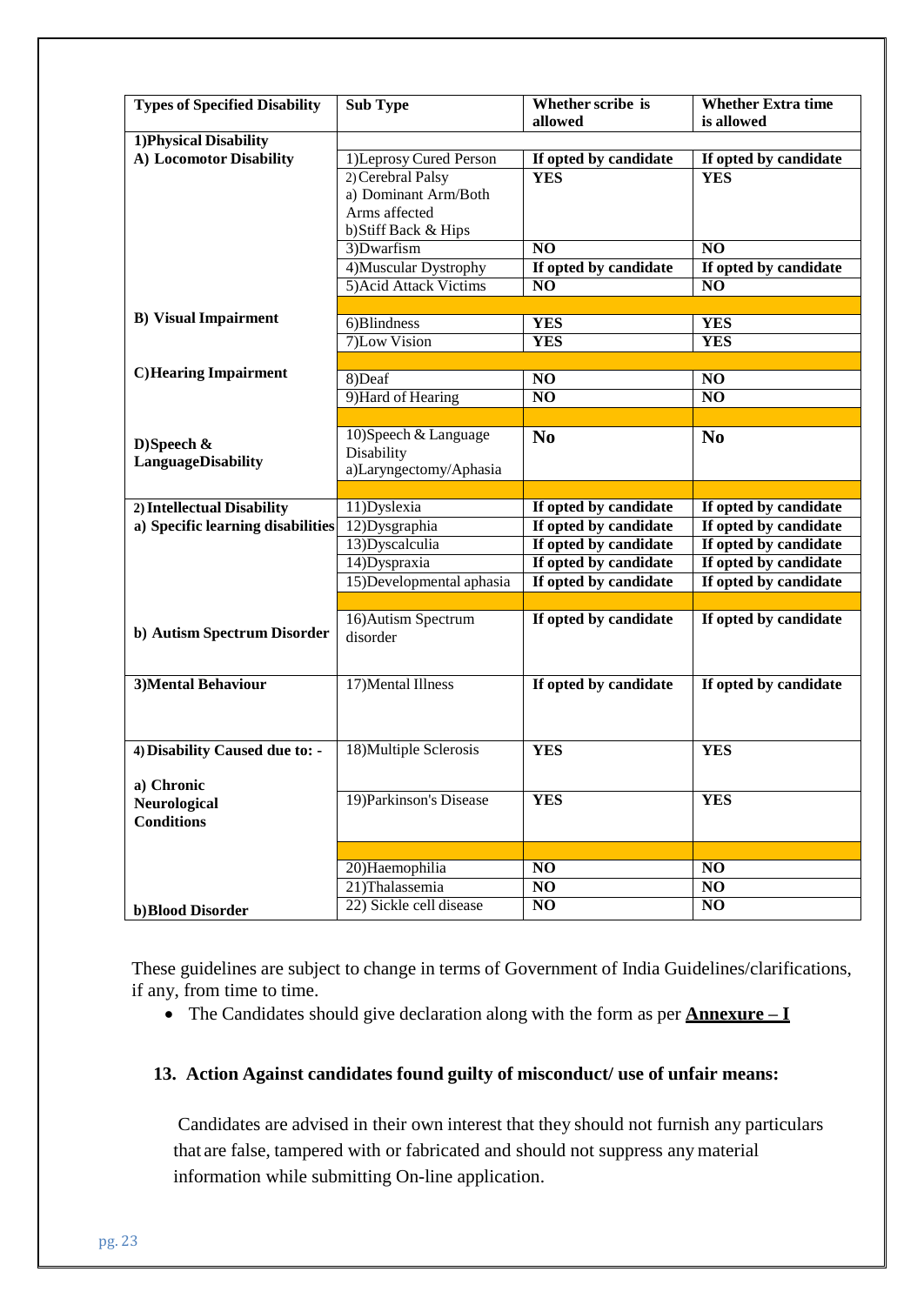At the time of examination or in subsequent admission procedure, if a candidate found guilty of: -

i. Using unfair means, or

.

- ii. Impersonating or procuring impersonification by any person, or
- iii. Misbehaving in the Examination Hall or disclosing, publishing, reproducing, or any information therein in whole or part thereof in any form or by any means, verbal or written, electronically or mechanically for any purpose, or
- iv. Resorting to any irregular or improper means in connection with his/her candidature, or
- v. Obtaining support of his/her candidature by unfair means, or
- vi. Carrying Mobile Phones or similar electronic devices of communication in the examination hall, such a candidate may, in addition to rendering himself/herself liable to criminal prosecution, be liable to be disqualified from the examination/admission. The candidate himself/herself will be responsible for the possible consequences.

#### **14. CET Test Information: -**

**The Candidate can attempt any question at any point of time within this 120 minutes.All the questions will have multiple choices.**

**Out of the four answers to a question only one will be the correct answer.**

**The candidate will have to select most appropriate answer and 'Mouse Click' that alternative which the candidate feels to be appropriate/correct. The**

**alternative/optionthat the candidate has clicked on will be treated as the candidate's answer to that question.**

#### **The candidate is advised not to mark answers by random guessing.**

b) The Score of On Line Examination: -

The score will be obtained by adopting the following procedure: -

i) Number of questions answered correctly by a candidate in each objective test is considered for arriving at the corrected score.

**ii)** The corrected score so obtained by a candidate are made equivalent to takecare of the minor difference in difficulty level, if any, in each of the objective test/s held in thedifferent sessions to arrive at the **Equated Score\*.**

iii) **\* Scores** obtained by the candidate on any test are equated to the base form by considering the distribution of the score/s of all the forms.

iv) Sample questions will be made available to the candidates in the Mock Test link. The questions given in the mock test are illustrative and not exhaustive. The Actual questions in the CET can be of higher difficulty level or types and questions on the types notmentioned.

#### **15. On Line Examination:**

#### **A. Details of the On-Line Examination Pattern**

- The examination will be conducted on-line mode i.e. on a computer.
- The test will be provided in English and Marathi.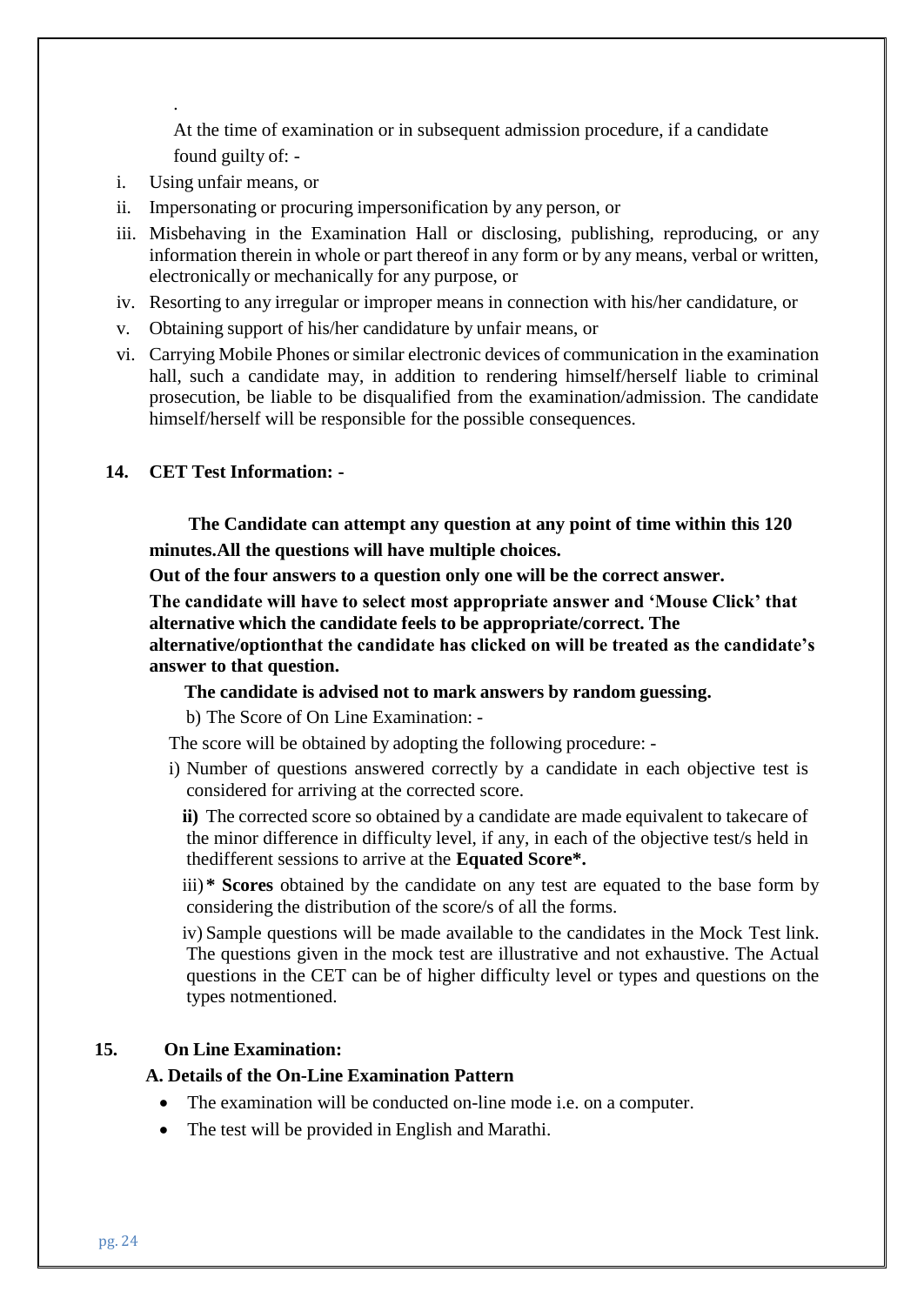- All the questions will have Multiple Choices. Out of the Four Options/ answers to the questiononly one will be the correct answer. The candidate has to select the most appropriate answer and 'mouse click' the alternative which he/she feels appropriate/correct. The alternative /option that is clicked on will be treated as the answer to that question. Answer to any questionwill be considered for final evaluation. Only when candidate has submitted the answers by clicking on "Save and Next" or "Mark for Review and Next".
- The clock has been set at the server and the countdown timer at the top right corner of your screen will display the time remaining for you to complete the Examination. When the clockruns out the Examination by default- candidate is not required to submit his/her examination.
- The question palette at the right of the screen shows one of the following statuses of each of the questions numbers:

You have not visited the question yet.

You have not answered the question.

You have answered the question.

You have NOT answered the question but have marked the question for review.

You have answered the question but marked it for review.

The marked review status simply acts as a reminder that you have set to look at the question again. If an answer is selected for question that is marked for Review, the answer will be considered in the evaluation.

- To select a question to answer, you can do one of the following:
	- **i.** Click on the question number in the question palette at the right of your screen to go to that numbered question directly. Note that using this option **does not save your answer** to the current question.
	- **ii.** Click on **'Save & Next'** to save answer to current question and to go to the next questionin sequence.
	- **iii.** Click on **'Mark for Review and Next'** to save answer to current question, mark it for review, and to go to the next question in sequence.
- To select your answer, click on one of the option buttons.
- To change your answer, click another desired option button.
- To save the answer, you MUST click on '**Save and Next'**.
- To deselect a chosen answer, click on the chosen option again or click on the **Clear Response** button.
- To mark a question for review, click on **Mark for Review and Next.** If an answer is selected for a question that is Marked for Review, the answer will be considered in the final Evaluation.
- To change an answer to a question, first select the question and then click on the new answer option followed by a click on the **Save and Next** button.
- **Questions that are saved or marked for Review after answering will only be considered for evaluation**.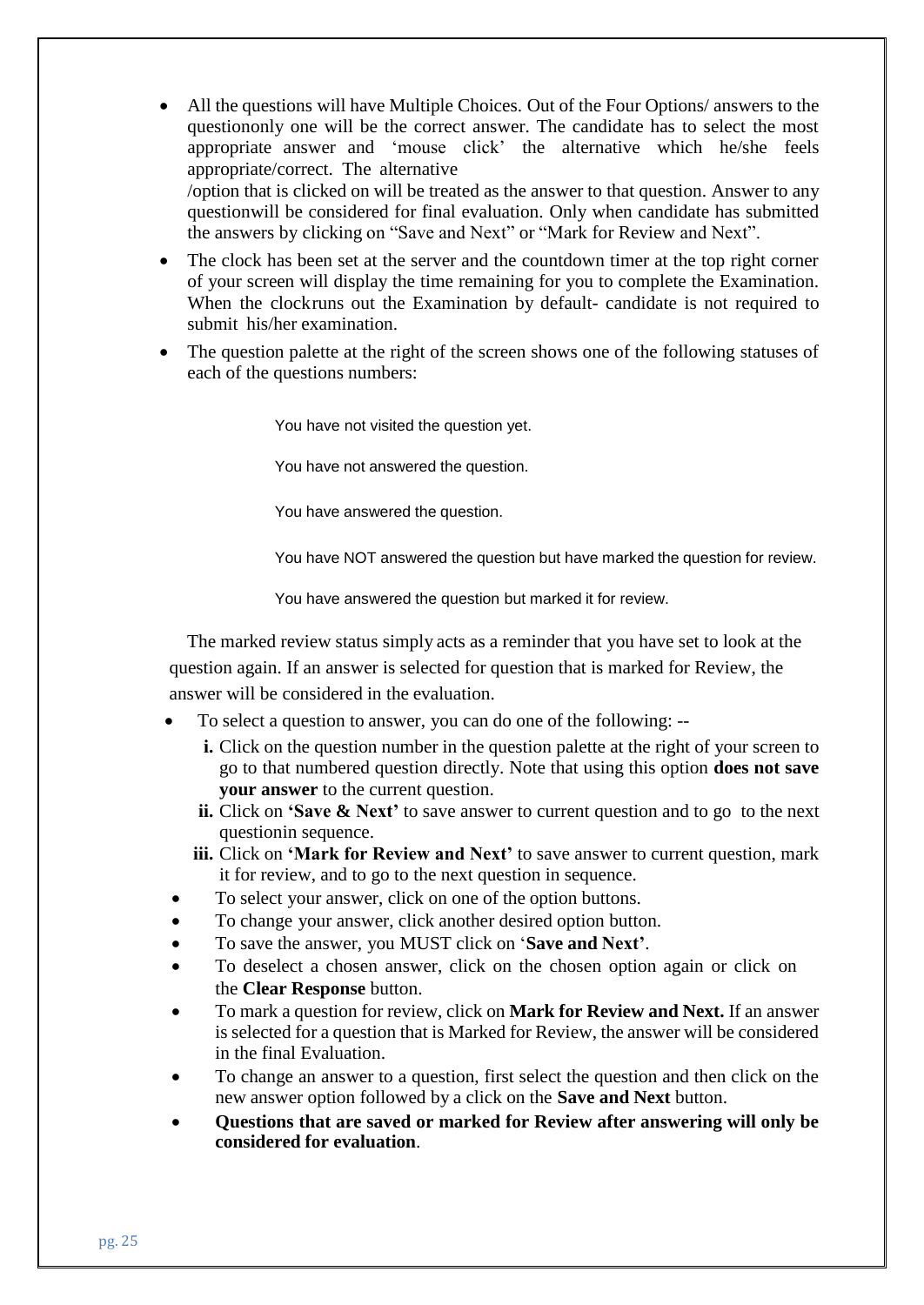- Test Name(s) will be displayed on the top bar of the screen. Questions in the test can be viewed by clicking on the Test Name. The test you will view will be highlighted.
- After clicking the **'Save and Next'** button on the last question for the test, you will automatically be taken to the first question of the **next test.**
- You can move the mouse cursor over the test names to view the status of the questions of the test.
- You can shuffle between test and questions anytime during the examination as per your convenience.
- The candidates are requested to follow the instructions of the TEST ADMINISTRATOR carefully. If any candidate does not follow the instructions/ rules,it would be treated as a case of misconduct/adoption of unfair means and such a candidate would be liable to debarment from appearing for the examinations for the period as decided by CET CELL.
- The candidates may ask the Test Administrator about the doubts or questions only before the commencement of the test. No query shall be entertained after the commencement of the examination.
- After the expiry of 120 minutes, the candidates will not be able to attempt any question or click their answers. The answers of the candidates would be saved automatically by the computer system even of he/she has not clicked the **Submit** button.

#### **B) Candidates to Note the Following Things Carefully: -**

i) Candidates will not be allowed to **finally submit** unless they have exhausted the actual test time.

ii) **Under no circumstances should a candidate click on any of the KEYBOARD KEYS once the examination starts as this will lock the Examination**.

**16. General Instructions:**

**Candidates are advised to refer to the standard Reference Books based on the syllabus mentioned above. CET CELL does not recommend any book as there maybe clash of interests.**

Please note the Date, Time and Venue address of the examination given in the Hall Ticket.

- A. Candidates are advised to visit the venue one day before the On-line Examination to confirm the location so that you are able to report on time (as printed on the Hall Ticket) on the day ofthe examination. Late comers are not allowed.
- B. The Hall ticket should be brought with you to the examination venue along with your recent pass port size photograph duly pasted on it. (The photograph pasted on the Hall Ticket should preferably the same photograph you have scanned and uploaded for filling in the on line form.)
- C. You must scrupulously follow the instructions of the Test Administrator and CET CELL Representative/ Venue Officer at the examination venue. If you violate the instructions, you will be disqualified and will be asked to leave the examination venue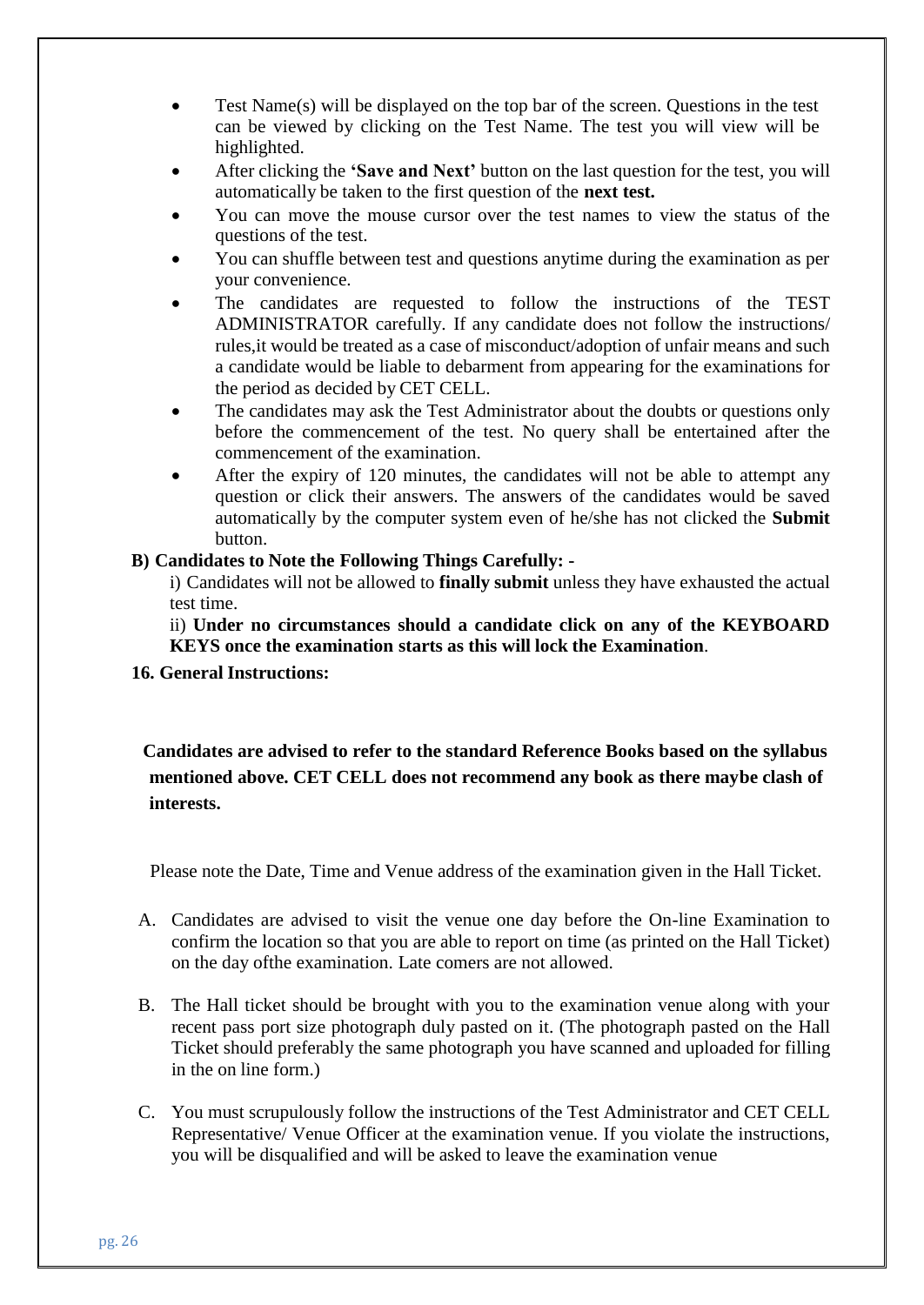- . D. No use of calculators (separate or with watch) books, or written notes, cell phones (with or without camera facility), or any other electronic device will be allowed during the examination.
- E. Candidates should bring their Hall Ticket with their photo affixed thereon with currently valid photo identity proof in original. Thisis essential. Candidate should hand over the HallTicket to the Invigilator for verification and signature. Candidates should collect back the Hall Ticket after the examination is over and ensure safe custody of the HallTicket since it will be required at the time of admission.
- F. Your responses (answers) will be analyzed with other candidates to detect patterns of similarity of right and wrong answers. If in the analytical procedure adopted in the regard,it is inferred/ concluded that the responses have been shared and scores obtained are not genuine/valid, your candidature may be cancelled. Any candidate who is found copying orreceiving or giving assistance or engaging in any behavior unbecoming of a candidate willnot be considered or assessment. The CET CELL may take further action against such candidates as deemed fit by it.
- G. Candidate should bring with him/her a ball point pen. A sheet of paper will be provided whichcan be used by the candidate for rough work or taking down the question number you would like to review at the end of the test before submitting your answers. After the test is over youMUST HAND OVER THIS SHEET of paper to the Test Administrator before leaving the venue.
	- H. The possibility of occurrence of some problem in the administration of the examination cannot be ruled out completely which may impact test delivery and/or result frombeing generated. In that event, every effort will be made to rectify such problem, which may include movement of candidates, delay in test. Conduct of a re-examination is at the absolutediscretion of the Test Conducting Body. Candidates will not have any claim for the re-test. Candidates not willing to move or not willing to participate in the delayed process of the test delivery shall be summarily rejected from the process.
	- I. If the examination is held in more than one session, the scores across various sessions will be equated to adjust for slight differences in difficulty level of different test batteries used across sessions. More than one sessions are required if the nodes capacity is less or some technical disruption takes place at any centre or for any candidate.
	- J. Anyone found to be disclosing, publishing, reproducing, transmitting, storing or facilitatingtransmission and storage of test contents in any form or any information therein in whole or part thereof or by any means verbal or written, electronic or mechanical or taking awaythe papers supplied in the examination hall or found to be unauthorized possession of test content is likely to be prosecuted.
	- K. Instances for providing incorrect information and or process violation by the candidate detected at any stage of the Admission process will lead to disqualification of the candidate from the selection process. And he she will not be allowed to appear in any admission process in the future. If such instances go undetected during the current Admission Process but are detected subsequently, such disqualification will take place with retrospective effect.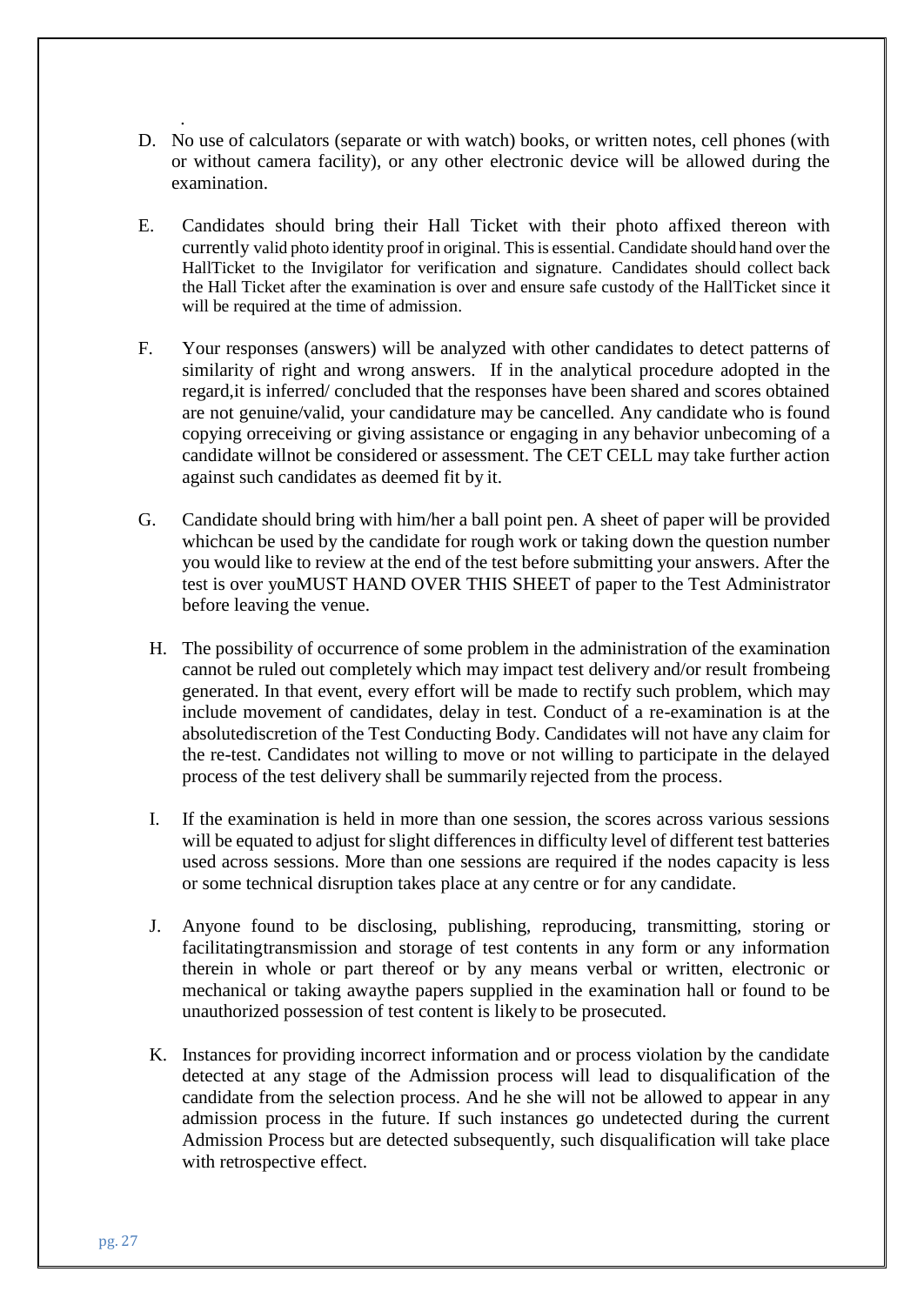#### **17. Important Points to Remember:**

#### **You are advised to bring with you:**

- **a) Hall ticket with affixed Photo and valid Photo ID card in ORIGINAL**
- **b) Original Proof for Change in name if any**
- **c) One ball point Pen.**

#### **18. Other Guidelines**

- a) Applicants are advised in their own interest to apply on-line much before the closing date and not to wait till the last date to avoid the possibility of disconnection/inability/failure to log on to the website on account of heavy load on internet/website. DHE/CETCELL takes no responsibility for applicants not being able to submit their applications onlinewithin the last date on account of aforesaid reasons or for any other reason beyond the controlof the DHE/CET **CELL**
- b) Any information submitted by an applicant in his/her application shall be binding on the applicant personally and he/she shall be liable for prosecution/ civil consequences in case the information/details furnished by him/her are found to be false at a later stage.
- c) DHE shall not be responsible for any application made/ wrong information provided by an unauthorized person/institution. **Applicants are advised not to share/mention their application details with/to anyone**.
- d) Candidates are advised to download and read the detailed guidelines for filling in online application.
- e) In no case the request for change of venue, centre, time slot will be entertained.
- f) Candidates are directed to carry original Photo ID proof like, Aadhaar Card, Pan Card, DrivingLicense, Latest College ID at the CET centre, failing to produce the same will disqualify the candidate and will not be allowed to appear for the examination.
- **g) Candidates are advised to go through the detailed admission rules of the CET Examination they are going to appear before filling in the Form.**
- **h) Candidates are requested to take the print out of LL. B-5 Year CET Application form & Preserve it. Also requested to preserve & Save the LL. B-5 Year CET on line application form on Desk Top, Pen Drive or Lap Top.**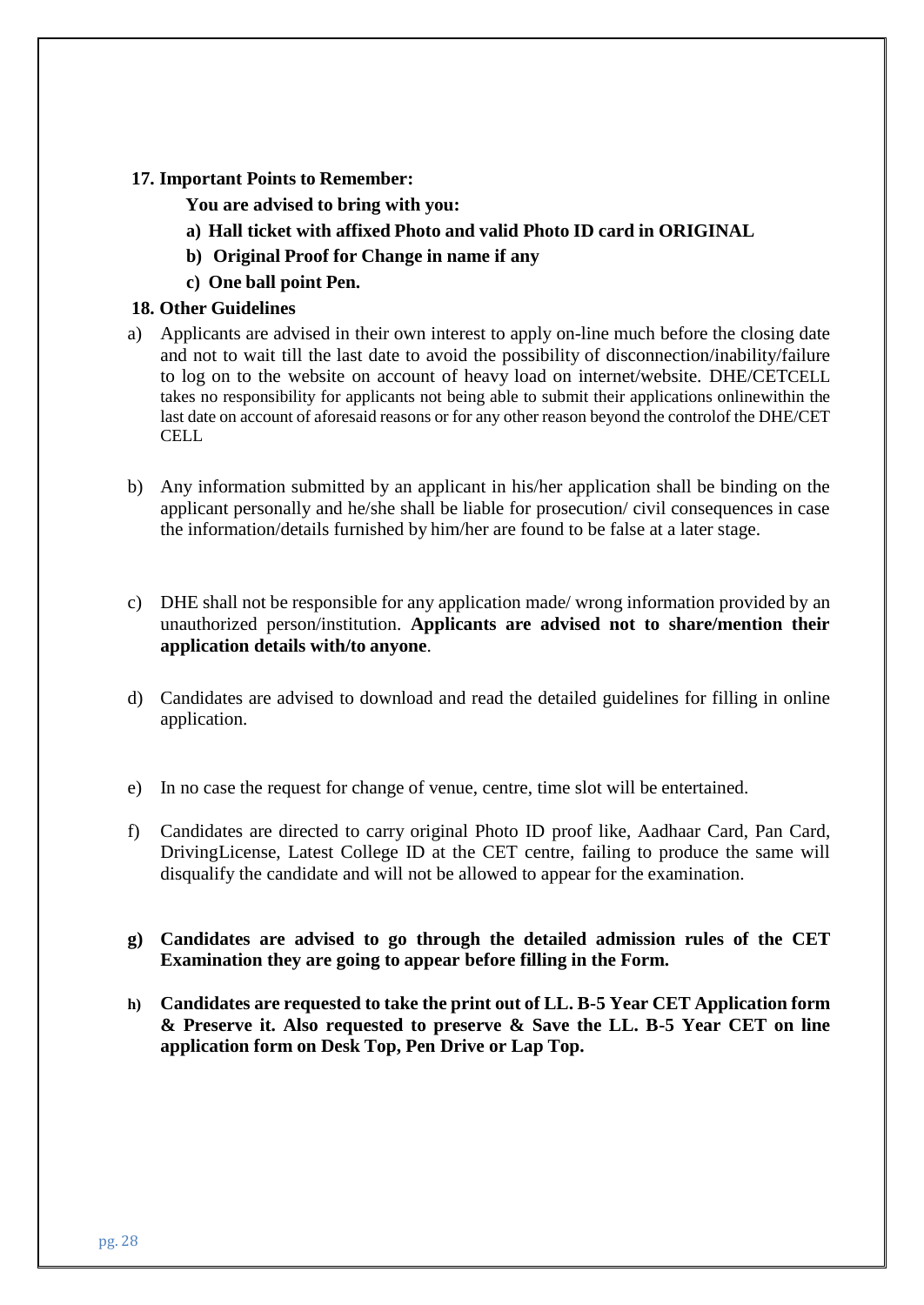#### **19.LEGAL JURISDICTION:-**

All disputes pertaining to the conduct of examination and selection shall fall within the jurisdiction of Courts, at Mumbai only. The Commissioner State CET CELL shall be the legal person in whose name the Government of Maharashtra may sue or may be sued.

# **20. Post CET Process:**

The candidates are advised to visit: [www.mah-llb5admission.in](http://www.mah-llb5admission.in/) for various Notifications, Government Resolutions and for **Post CET Centralized Admission Process (CAP)** link for which will also be providedon **[www.mahacet.org](http://www.mahacet.org/)**

 **Details about Seat Distribution, Seats in Colleges of Law, Facilities in Colleges of Law, NAAC, Bar Council of India (BCI) status of the Colleges/Departments, Internal Reservation for Physically Challenged and Ex-and Active Servicemen and Time Table of Admission, Fee Structure in colleges will be made available in the Common Admission Procedure (CAP) Information Brochure, which candidates and Institutions will be required to download.**

**Wish You Good Luck!**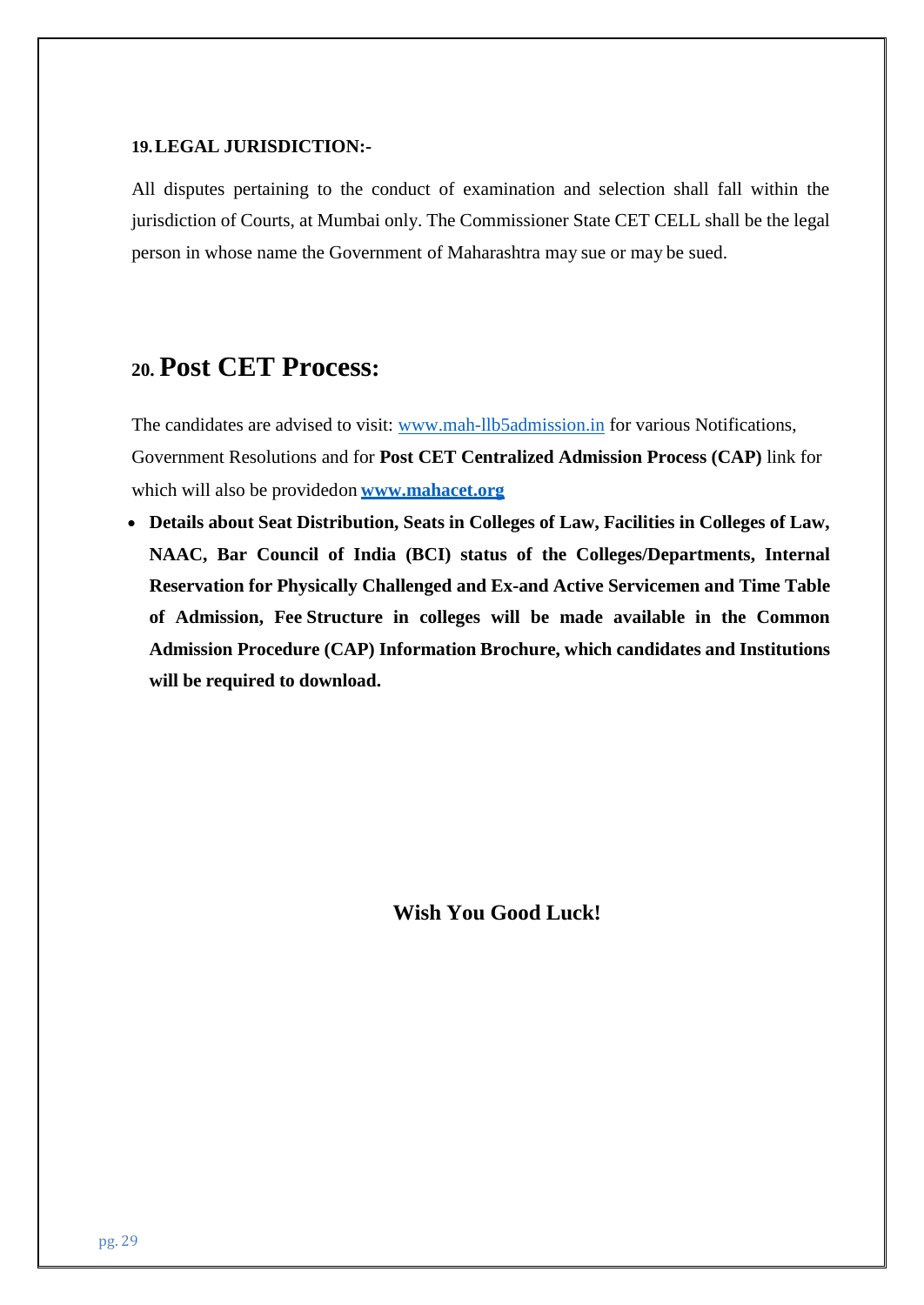## **Annexure I**

## **21. SCRIBE DECLARATION FORM**

The visually impaired candidates and candidates whose writing speed is adversely affected permanently forany reason can use their own scribe at their cost during the On-Line Examination. In all such cases where ascribe is used, the following rules will apply:

- Please ensure you are eligible to use a scribe as per the Government of India rules governingthe recruitment of Persons with Disabilities.
- The candidate will have to arrange his/her own scribe at his/her own cost.
- The scribe arranged by the candidate should not be a candidate for the same examination. If violation of the above is detected at any stage of the process, candidature of both the candidate and the scribe will be cancelled.
- A person acting as a scribe for one candidate cannot be a scribe for another candidate.
- The scribe may be from any Academic Stream.
- Both the candidate as well as scribe will have to give a suitable undertaking confirming thatthe scribe fulfils all the stipulated eligibility criteria for a scribe mentioned above. Further incase it later transpires that he/she did not fulfil any laid down eligibility criteria or suppressed material facts the candidature of the applicant will stand cancelled, irrespective of the result of the online examination.
- Those candidates who use a scribe shall be eligible for compensatory time of 20 minutes forevery hour of the examination or as otherwise advised.

**Visually Impaired candidates under Blind/Low Vision, who use scribe, may skip the non verbal questions and questions on Table/Graph, if any. The candidates will be awarded marks for such Section based on the overall average obtained in other Sections of the respective test.**

Please fill up the **DECLARATION given below** and submit along with the Hall Ticket.

| We, the undersigned, Shri/Smt/Kum.                      |  | Eligible                 |
|---------------------------------------------------------|--|--------------------------|
| candidate for the MAH-LL, B 5 Year CET-2022 Examination |  |                          |
| AND                                                     |  |                          |
| Shri/Smt/Kum.                                           |  | eligible writer (scribe) |
|                                                         |  |                          |

for the eligiblecandidate, do hereby declare that :

- 1. The scribe is identified by the candidate at his/her own cost and as per own choice. The candidate is **visually impaired** or **his/her writing speed is adversely affected permanently** and s/he needs a writer (scribe) as permissible under the Government of India rules governing the recruitment/Admission of Physically Challenged persons.
- 2. As per the rules, the candidate availing services of a scribe is eligible for compensatory time of20 minutes for every hour of the Examination.
- 3. In view of the importance of the time element and the examination being of a competitive nature, the candidate undertakes to fully satisfy the Medical Officer of the Organization that there was necessity for use of a scribe as his/her writing speed is affected by the disabilities mentioned in Paragraph '1' above.
- 4. In view of the fact that multiple appearance / attendance in the examination are not permitted, the candidate undertakes that he/she has not appeared / attended the examination more than onceand that the scribe arranged by him/her is not a candidate for the examination. If violation of the above is detected at any stage of the process, candidature of both the candidate and the scribewill be cancelled.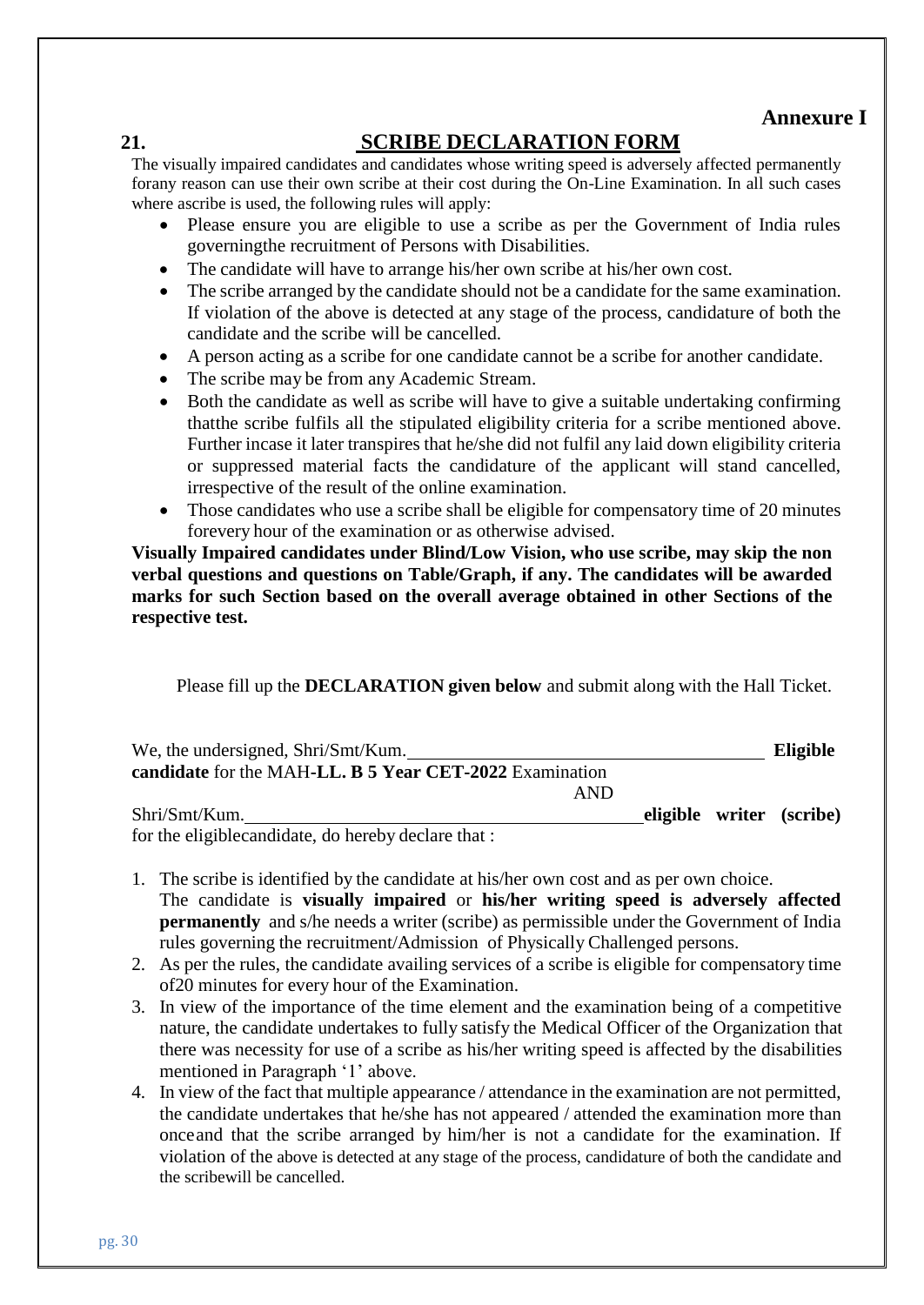| 5. We hereby declare that all the above statements made by us are true and correct to the best |
|------------------------------------------------------------------------------------------------|
| of our knowledge and belief. We also understand that in case it is detected at any stage of    |
| Admission that we do not fulfil the eligibility norms and/or that the information furnished    |
| by us is incorrect/false or that we have suppressed any material fact(s), the candidature of   |
| the applicant will stand cancelled, irrespective of the result of the examination. If any of   |
| these shortcoming(s) is/are detected even after the candidate's Admission, his/her             |
| admissionis liable to be terminated. In such circumstances, both signatories will be liable    |
|                                                                                                |
|                                                                                                |

| I,<br>MAH-LL. B-5 Yrs.-2022 CET Examination.<br>(Scribe), am not a candidate for<br>I undertake solemnly that I on my own will not answer any question. I have been given to<br>understand that if any such behaviour is observed by the Invigilators, it will result in<br>cancellation of the candidature of the candidate for who I am working as Scribe. |                                        |  |
|--------------------------------------------------------------------------------------------------------------------------------------------------------------------------------------------------------------------------------------------------------------------------------------------------------------------------------------------------------------|----------------------------------------|--|
| Given under our signature and contact details: -                                                                                                                                                                                                                                                                                                             |                                        |  |
| <b>Signature of the Scribe Candidate</b>                                                                                                                                                                                                                                                                                                                     | <b>Signature of the Candidate</b>      |  |
| Roll No.: ----------------                                                                                                                                                                                                                                                                                                                                   |                                        |  |
| <b>Registration No.: ----------------</b>                                                                                                                                                                                                                                                                                                                    |                                        |  |
| <b>Postal Address of the Scribe Candidate</b>                                                                                                                                                                                                                                                                                                                | <b>Postal Address of the Candidate</b> |  |
| <b>Mobile No. of the Scribe Candidate</b>                                                                                                                                                                                                                                                                                                                    | <b>Mobile No. of the Candidate</b>     |  |
| <b>Landline No. of the Scribe Candidate</b>                                                                                                                                                                                                                                                                                                                  | <b>Landline No. of the Candidate</b>   |  |
|                                                                                                                                                                                                                                                                                                                                                              |                                        |  |

**Signature of the Invigilator**

**Affix Photograph of the Scribe Here.**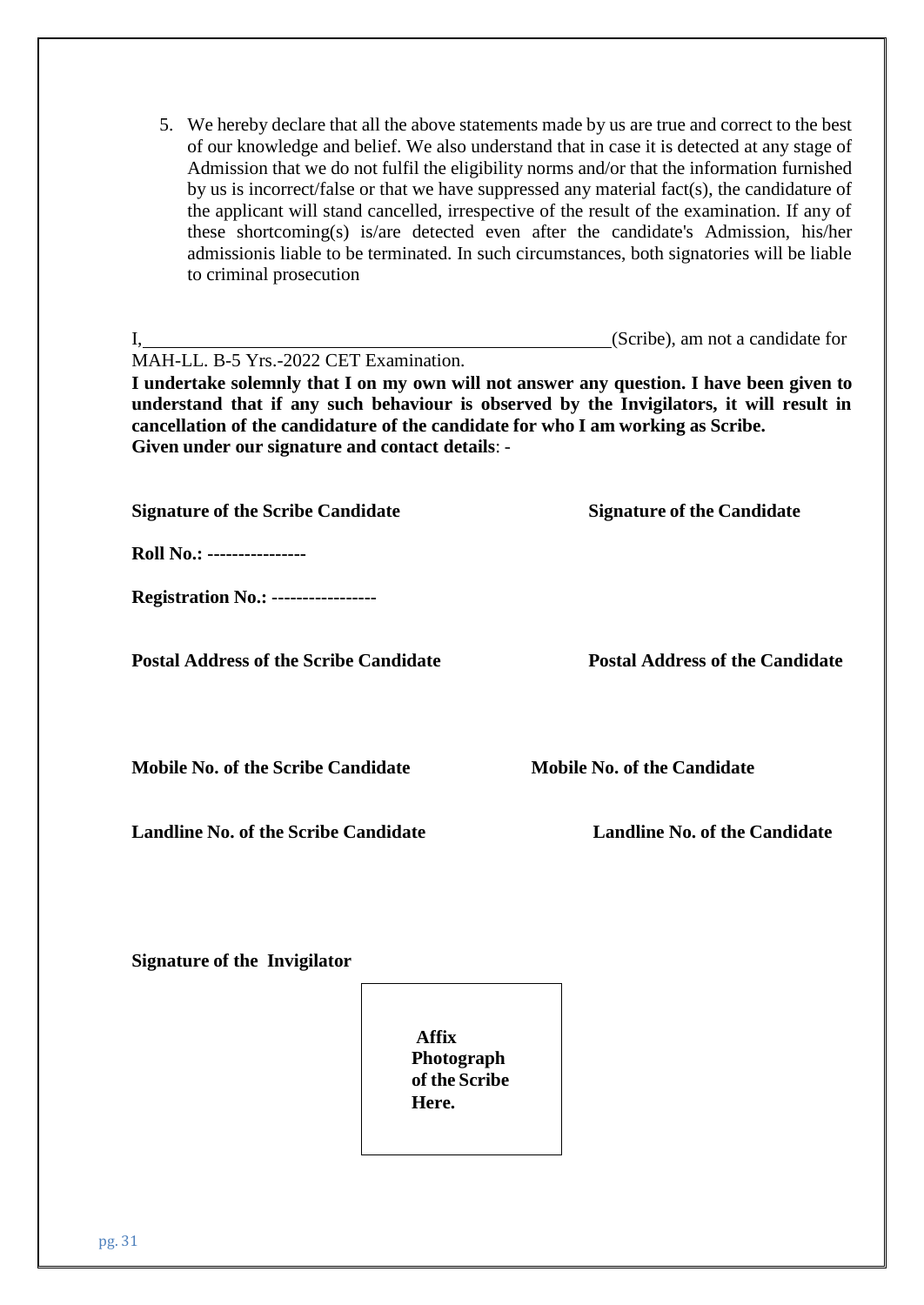**Note:- Scribe candidates are advised to take a print out of the page No. 31-32 and fill it up take along with them by affixing their photo and enclosing necessary documents to the form and submit it to Venue Officer at the CET Test Centre.**

#### **22**. **How to fill up MAH- LL.B.- 5 Yrs. CET-2022 On Line Form**

First candidate should download and read the Information Brochure carefully and then Scan Photo and Signature separately as per the directions given in the Information Brochure and save it on your PC's Desktop, and then follow the following steps. Candidate should be careful to upload photo in place of photo andsignature in place of signature.

Step 1 : Go to website --- **[www.mahacet.org](http://www.mahacet.org/)**

Step 2 Click on link :**MAH-LL.B (5 Years)CET-2022 (Integrated Course)**

Step 3: You go to the form filling site.

Click on: Click here for "**New Registration"**

Step 4. Register yourself by filling in the details.

Step 5. Already registered candidates should:

Login in by filling in details for **"Already Registered Candidates"**

Step 6. Validate your filled in details

Step 7. Save and Submit form

Step 8 Take print out of the Form.

Step 09. If you have any problem: kindly send mail to:

1) **[maharashtra.cetcell@gmail.com](mailto:maharashtra.cetcell@gmail.com)**

YOU CAN SEND SCREENSHOTS TO **ABOVE both E-MAIL** ADDRESSES, IF YOU FACE ANY DIFFICULTY.

In case of Emergency call on 022-2201657/59 during Office Hours on allworking days.

**The Candidates will have to use the link given on [www.mahacet.org.](http://www.mahacet.org/) \*Candidates are advised to seek help from recognized Law Colleges for form filling for solving otherAcademic queries.**

**Wish You Good Luck !**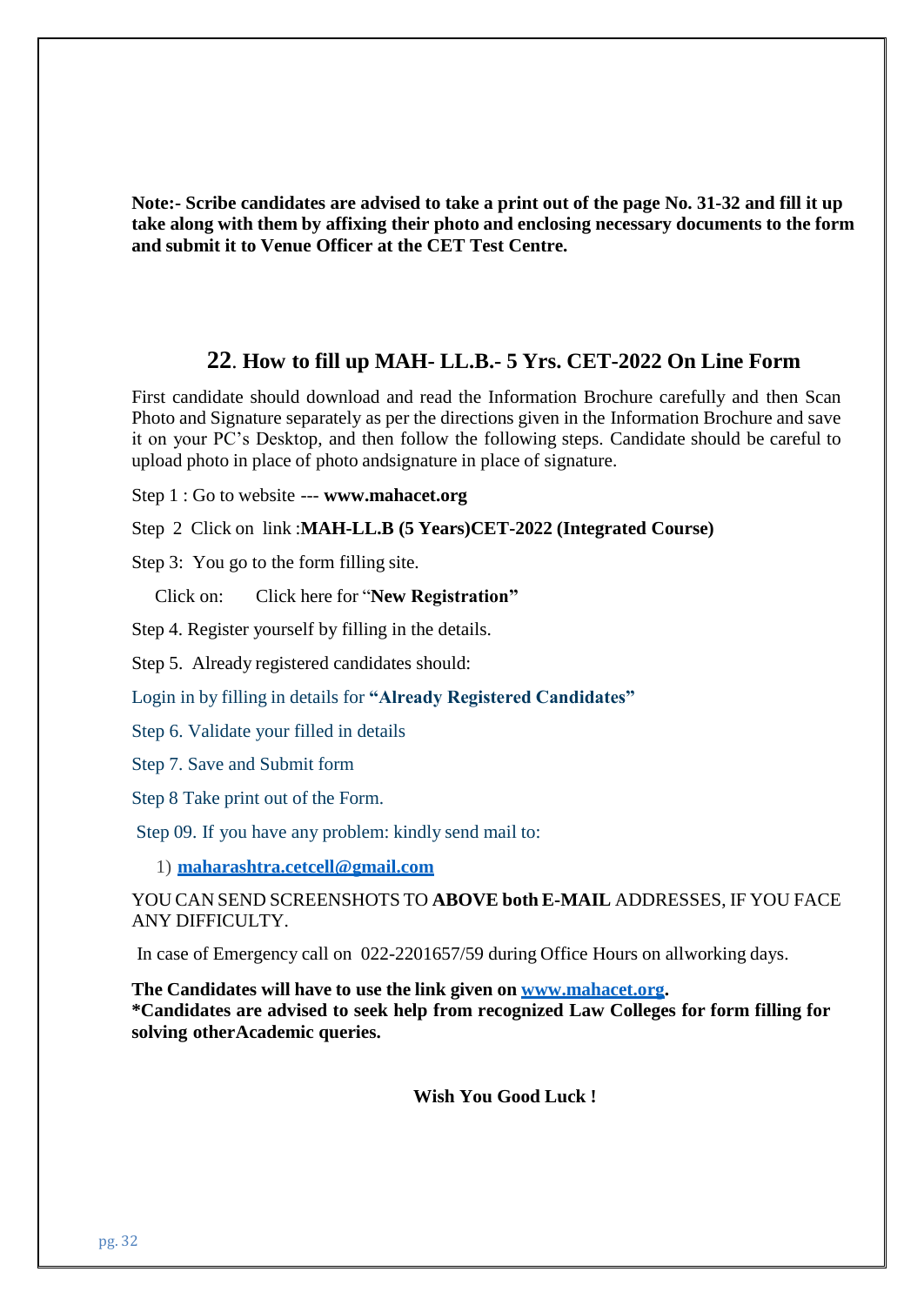# **Tips for On Line CET Form Filling :- MAH-LL.B.-5 Yrs. CET -2022.**

## **The On-Line CET Application form contains of Five parts**;

They are as under: -

1) Basic Information 2) Photo and Signature 3) Education Details (SSC and HSC) 4)Preview of the Filled in Application form) 5) Payment.

## **Part I is Basic Information of the Candidate.**

### **Candidate has to fill in the name as it has appeared on the SSC/HSC Marks Memo/Certificate).**

Part I includes the following Points: - i) First Name: Candidate should fill in his/her First Name. (Candidate has to confirm his first name in step two, if the earlier typed name matches with the confirm first name it is accepted by the System. If it does not the error is shown.

ii) Middle Name: - Candidate hasto fill in father's name. Candidate has to confirm the Middle Name. iii) Last Name: - Candidate has to fill his/her last name/Surname/Family name.

(Candidate has to fill in the name as it has appeared on the SSC/HSC Marks Memo/Certificate). iv) Candidate has to fill in Mobile No. and confirm Mobile No.

**(This number should be active throughout the CET and CAP process for all intimidations if any will be received on this Mobile Number only)**

**v)** Alternative Mobile or Land Line No. is to be filled by the candidate. Candidate should have access tothis alternative number in case of emergency,

**vi) E-mail ID.** Candidate has to fill in his/her own email id. **(If the candidate has no e-mail id then thecandidate is advised to create his/her own E-mail ID and then fill in the on line form. Candidates are further advised to safeguard the password of their e-mail id.)**

# **Part II: Photo and Signature:**

**i)** Candidate has to pre scan the photograph of the self of size 20KB to 50 KB and upload it in jpg format: - **Scanned Photograph of the Candidate.**

**ii)** Candidate has to pre scan the signature of the self of size 10KB to 20 KB and upload it in jpg format**: - Scanned signature of the candidate. (Signature should not be in capital letters)**

# **Part III: Basic Details of the Candidate: -**

• The information filled in by the candidate is binding on the candidate. Once the form is filled in and submitted and approved no change in the information is allowed.

**Part-4. Preview**: In preview the candidate can view the information filled in by him/her. If there is any correction required, the candidate can edit the relevant part and Edit and Save it.Hence this